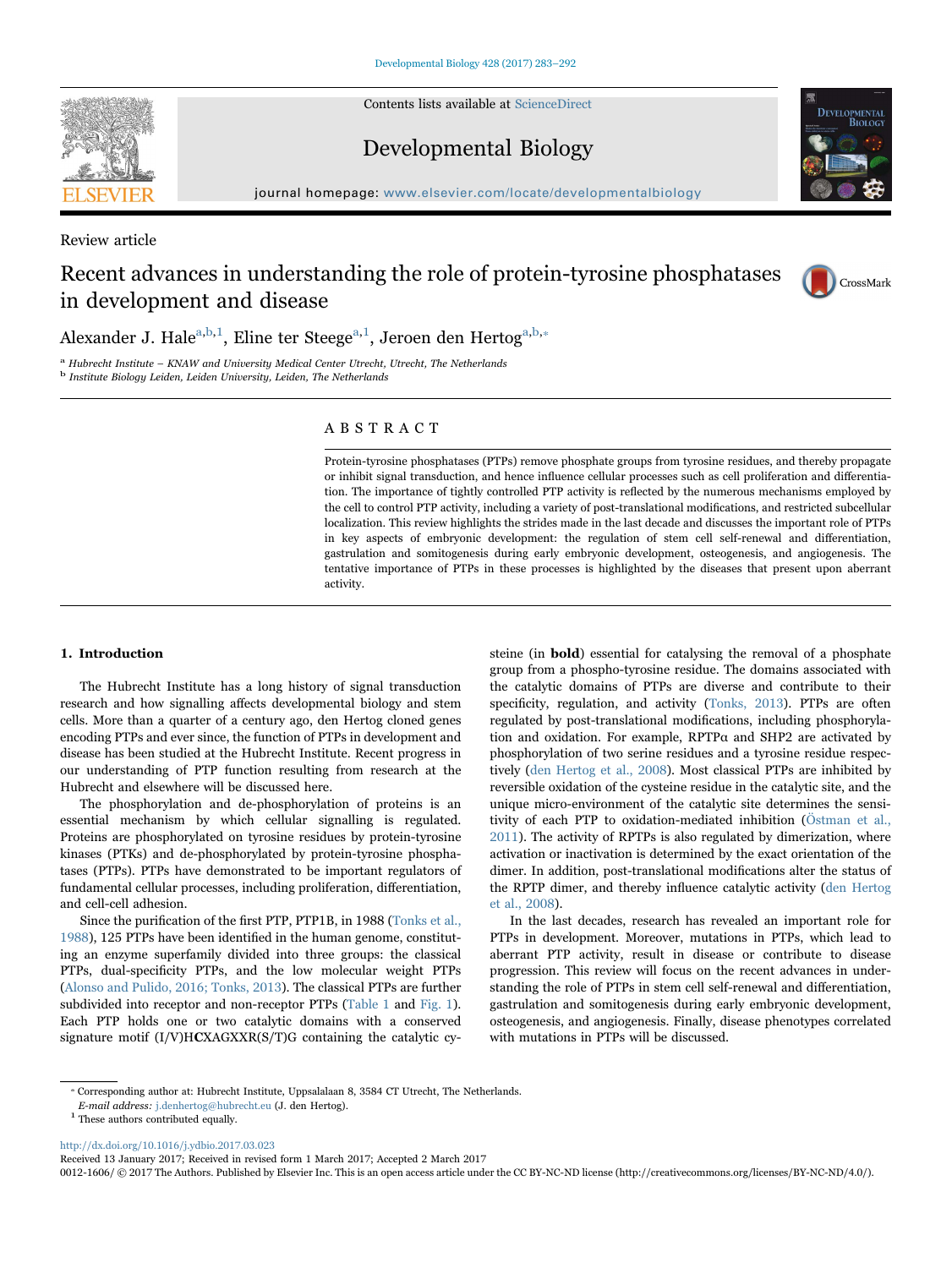#### <span id="page-1-0"></span>Table 1

Family of classical PTPs divided into receptor PTPs and non-receptor, cytoplasmic PTPs.

|             | Human        |                  | <b>Mouse</b> |                  | Zebrafish |                   |
|-------------|--------------|------------------|--------------|------------------|-----------|-------------------|
|             | <b>GENE</b>  | <b>PROTEIN</b>   | Gene         | <b>PROTEIN</b>   | gene      | Protein           |
| Cytoplasmic | PTPN1        | PTP1B            | Ptpn1        | PTP1B            | ptpn1     | Ptp1b             |
|             | PTPN2        | TC-PTP           | Ptpn2        | TC-PTP           | ptpn2a    | Tc-ptpa           |
|             |              |                  |              |                  | ptpn2b    | Tc-ptpb           |
|             | PTPN3        | PTPH1            | Ptpn3        | PTPH1            | ptpn3     | Ptp-h1            |
|             | PTPN4        | PTP-MEG1         | Ptpn4        | PTP-MEG1         | ptpn4a    | Meg1a             |
|             |              |                  |              |                  | ptpn4b    | Meg1b             |
|             | PTPN5        | <b>STEP</b>      | Ptpn5        | <b>STEP</b>      | ptpn5     | Step              |
|             | PTPN6        | SHP1             | Ptpn6        | SHP1             | ptpn6     | Shp1              |
|             | PTPN7        | HE-PTP           | Ptpn7        | HE-PTP           | ptpn7     | He-ptp            |
|             | PTPN9        | PTP-MEG2         | Ptpn9        | PTP-MEG2         | ptpn9a    | Meg <sub>2a</sub> |
|             |              |                  |              |                  | ptpn9b    | Meg2b             |
|             | PTPN11       | SHP <sub>2</sub> | Ptpn11       | SHP <sub>2</sub> | ptpn11a   | Shp2a             |
|             |              |                  |              |                  | ptpn11b   | Shp2b             |
|             | PTPN12       | PTP-PEST         | Ptpn12       | PTP-PEST         | ptpn12    | Pest              |
|             | PTPN13       | PTP-BAS          | Ptpn13       | PTP-BAS          | ptpn13    | Ptp-bas           |
|             | PTPN14       | PTPD2/PEZ        | Ptpn14       | PTPD2/PEZ        | ptpn14    | Pez               |
|             | PTPN18       | PTP-HSCF         | Ptpn18       | PTP-HSCF         | ptpn18    | Ptp-hscf          |
|             | PTPN20       | PTPN20           | Ptpn20       | PTPN20           | ptpn20    | Ptpn20            |
|             | PTPN21       | PTP-D1           | Ptpn21       | PTP-D1           | ptpn21    | Ptp-d1            |
|             | PTPN22       | <b>LYP</b>       | Ptpn22       | <b>LYP</b>       | ptpn22    | Lyp               |
|             | PTPN23       | HD-PTP           | Ptpn23       | HD-PTP           | ptpn23a   | Hd-ptpa           |
|             |              |                  |              |                  | ptpn23b   | Hd-ptpb           |
| Receptor    | <b>PTPRC</b> | CD45             | Ptprc        | CD45             | ptprc     | C <sub>d45</sub>  |
|             | <b>PTPRM</b> | RPTPµ            | Ptprm        | RPTPµ            | ptprm     | Rptpu             |
|             | <b>PTPRK</b> | RPTPK            | Ptprk        | RPTPK            | ptprk     | Rptpk             |
|             | <b>PTPRT</b> | $RPTP\rho$       | Ptprt        | $RPTP\rho$       | ptprt     | Rptpp             |
|             | <b>PTPRU</b> | <b>RPTPA</b>     | Ptpru        | <b>RPTPA</b>     | ptprua    | RptpAa            |
|             |              |                  |              |                  | ptprub    | Rptp.6b           |
|             | <b>PTPRF</b> | LAR              | Ptprf        | LAR              | ptprfa    | LARa              |
|             |              |                  |              |                  | ptprfb    | LARb              |
|             | <b>PTPRS</b> | $RPTP\sigma$     | Ptprs        | $RPTP\sigma$     | ptprsa    | Rptpoa            |
|             |              |                  |              |                  | ptprsb    | Rptpob            |
|             | <b>PTPRD</b> | RPTP8            | Ptprd        | RPTPδ            | ptprda    | Rptpδa            |
|             |              |                  |              |                  | ptprdb    | Rptpδb            |
|             | <b>PTPRB</b> | RPTPß            | Ptprb        | $RPTP\beta$      | ptprb     | $Rptp\beta$       |
|             | <b>PTPRJ</b> | DEP-1            | Ptprj        | DEP-1            | ptprja    | Dep-1a            |
|             |              |                  |              |                  | ptprjb    | Dep-1b            |
|             | <b>PTPRH</b> | SAP1             | Ptprh        | SAP1             | ptprh     | Sap1              |
|             | <b>PTPRO</b> | <b>RPTPO</b>     | Ptpro        | <b>RPTPO</b>     | ptpro     | Rptpo             |
|             | <b>PTPRQ</b> | RPTPQ/PTPS31     | Ptpro        | RPTPQ/PTPS31     | ptprq     | Rptpq             |
|             | <b>PTPRA</b> | $RPTP\alpha$     | Ptpra        | $RPTP\alpha$     | ptpra     | Rptpa             |
|             | <b>PTPRE</b> | RPTPE            | Ptpre        | RPTPE            | ptprea    | Rptpea            |
|             |              |                  |              |                  | ptpreb    | Rptpeb            |
|             | <b>PTPRZ</b> | RPTPζ            | Ptprz        | <b>RPTPζ</b>     | ptprza    | Rptpζa            |
|             |              |                  |              |                  | ptprzb    | RptpZb            |
|             | <b>PTPRG</b> | RPTPy            | Ptprg        | RPTPy            | ptprga    | Rptpya            |
|             |              |                  |              |                  | ptprgb    | Rptpyb            |
|             | <b>PTPRR</b> | PC-PTP           | Ptprr        | PC-PTP           | ptprr     | Rptpr             |
|             | <b>PTPRN</b> | IA <sub>2</sub>  | Ptprn        | IA <sub>2</sub>  | ptprna    | Rptpna            |
|             |              |                  |              |                  | ptprnb    | Rptpnb            |
|             | PTPRN2       | $IA2\beta$       | Ptprn2       | $IA2\beta$       | ptprn2    | Rptpn2            |
|             |              |                  |              |                  |           |                   |

PTP types are listed with gene and protein names for the vertebrate species covered in this review. Zebrafish experienced a genome duplication early in evolution, and duplicated PTPs are conventionally named "a" and "b". Conventional nomenclature for each species is used and, unless referring to species specific studies, the text adheres to human nomenclature.

# 2. PTPs in the regulation of stem cell self-renewal and differentiation

Stem cells are able to proliferate and maintain their pluripotent capacity by self-renewal, and are at the origin of all cell types. In response to key stimuli, stem cells forfeit their pluripotency and differentiate into tissue specific cell lineages. PTPs are involved in the regulation of stem cell fate via various signalling pathways (reviewed in [van Eekelen et al. \(2010\)\)](#page-9-3). Here, we will discuss the importance of PTP regulation in stem cell fate and differentiation during development.

### 2.1. Embryonic stem cells

Several PTPs have been found to be important in determining

embryonic stem cell (ESC) fate. SHP2, a cytoplasmic PTP encoded by the PTPN11 gene and containing two SRC homology 2 (SH2) domains, is required in the initial stages of mouse and human embryonic development for the differentiation of ESCs into the three germ layers ([Wu et al., 2009; Chan et al., 2003](#page-9-4)). In mice, it has been reported that SHP2 promotes ESC differentiation into hemangioblasts, multipotent precursor cells that differentiate into cells of the hematopoietic cell lineage and endothelial cells ([Chan et al., 2003](#page-8-1)). SHP2 has a crucial role in adipogenesis, as SHP2 deficiency suppresses differentiation of ESCs to adipocytes ([He et al., 2013](#page-8-2)), and of pre-adipocytes to adipocytes ([Tao et al., 2016\)](#page-9-5).

Phosphatase and Tensin Homolog (PTEN) belongs to the PTP superfamily and is a dual specificity phosphatase with roles in cell motility, metabolism, and polarity [\(Song et al., 2012](#page-9-6)). PTEN negatively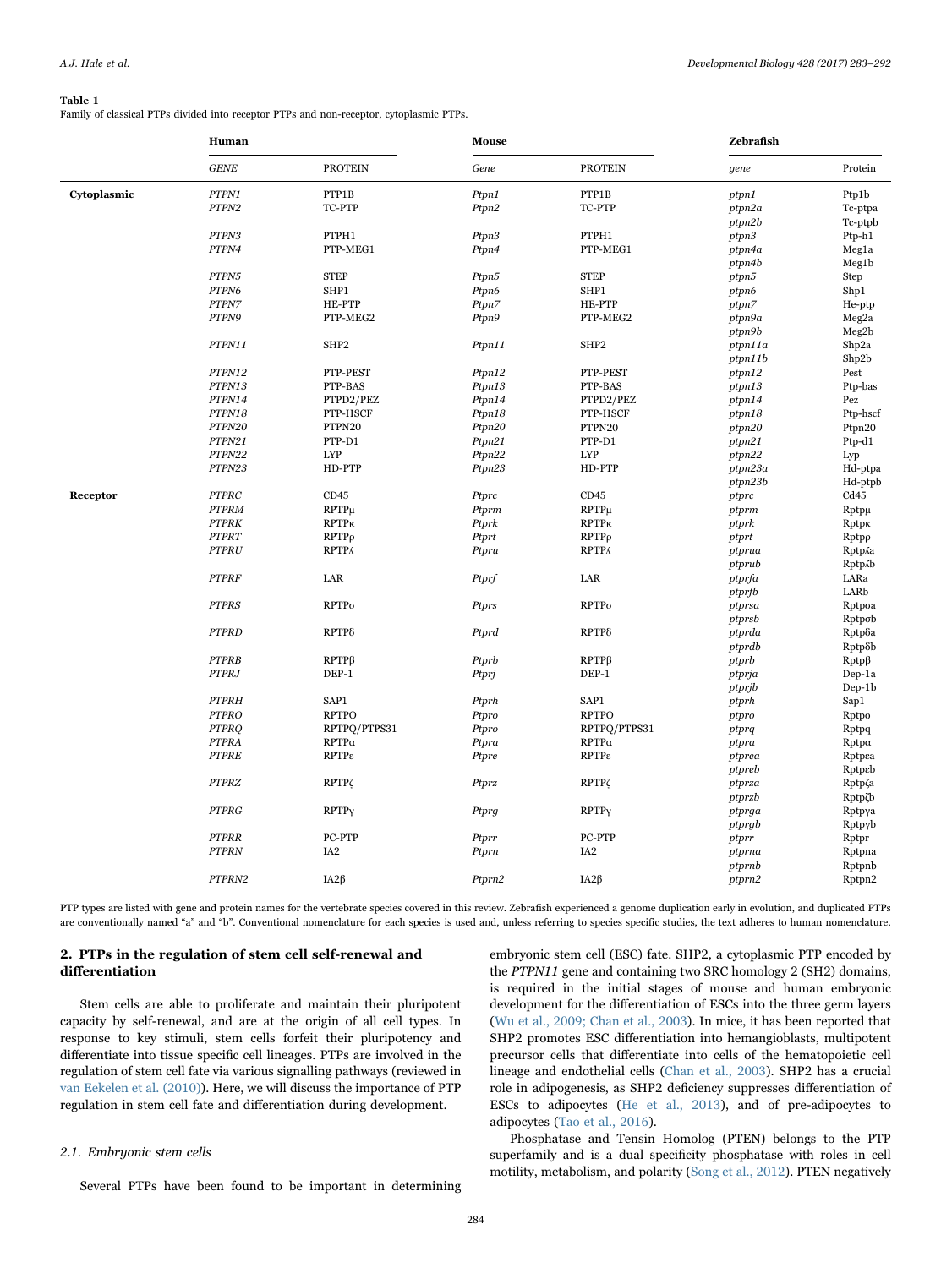<span id="page-2-0"></span>

Fig. 1. Family of classical protein-tyrosine phosphatases divided into receptor PTPs and non-receptor, cytoplasmic, PTPs. PTPs are clustered based on their functional domains, indicated in the boxed legend (top right).

regulates AKT, a major instigator of cellular processes such as proliferation, migration, and cell survival. PTEN de-phosphorylation of phosphatidylinositol 3,4,5-triphosphate (PIP3) to phosphatidylinositol 4,5-bisphosphate (PIP2) inhibits the phosphorylation cascade that activates AKT. Knockdown of PTEN in human ESCs results in increased proliferation, survival, and self-renewal. In addition, ESC differentiation into neuro-ectoderm, rather than cells of the other germ layers, increases ([Alva et al., 2012\)](#page-7-1). This indicates that PTEN is not solely important for ESC growth, but is also required for proper differentiation of ESCs into all three lineages.

Protein-tyrosine phosphatase 1B (PTP1B), encoded by the PTPN1 gene, has an important role in determining the mesendodermal fate of ESCs. Overexpression of PTP1B results in ESC differentiation towards a mesendodermal fate, whilst PTP1B knockdown leads to differentiation towards a neuro-ectodermal fate ([Matulka et al., 2013](#page-8-3)).

# 2.2. Hematopoietic stem cells

PTPs are important for the regulation of hematopoietic stem cells (HSCs). SHP2 is essential for the maintenance of the HSC pool and differentiation into lineages of the hematopoietic system. Loss of Ptpn11 in the HSCs of mice leads to loss of almost all HSCs and progenitors of hematopoietic cell lineages, and mortality within 6–8 weeks post birth ([Chan et al., 2011](#page-8-4)). Whilst knockdown of SHP2 in human CD34<sup>+</sup> cells results in reduced proliferation and differentiation into hematopoietic cell lineages in vivo, gain-of-function mutations in SHP2 result in aberrant differentiation and proliferation profiles of HSCs [\(Chan et al., 2009; Dong et al., 2016; Li et al., 2012; Xu et al.,](#page-8-5) [2010\)](#page-8-5).

In contrast, T-cell PTP (TC-PTP), encoded by PTPN2 and so named because it was originally cloned from T-cells and is highly expressed in cells of the hematopoietic system, negatively regulates HSC selfrenewal and differentiation. Knockout of Ptpn2 or pharmacological inhibition of TC-PTP increases the number of stem and progenitor cells in mice [\(Bourdeau et al., 2013\)](#page-8-6). RPTPσ, encoded by PTPRS, also negatively regulates HSC self-renewal because transplanting Ptprs<sup>-/-</sup> bone marrow cells in mice increases HSC regeneration [\(Quarmyne](#page-9-7)

### [et al., 2015](#page-9-7)).

### 2.3. Neuronal stem cells

In addition to ESCs and HSCs, SHP2 is vital to the proliferation and self-renewal of neuronal stem cells (NSCs), neuronal migration, and neurite outgrowth. SHP2 deficient NSCs have severely decreased neuron and oligodendrocyte differentiation, and mice suffer postnatal lethality [\(Ke et al., 2007; Huang et al., 2012](#page-8-7)). In contrast, neurite outgrowth is negatively suppressed by RPTPσ, since neurite outgrowth is enhanced in RPTPσ deficient neurons [\(Kirkham et al., 2006\)](#page-8-8).

#### 2.4. Mesenchymal stem cells

Leukocyte common antigen-related RPTP (LAR), RPTPQ, and SHP1, encoded by PTPRF, PTPRQ, and PTPN6 respectively, are all involved in differentiation of mesenchymal stem cells (MSCs) into adipocytes. Knockdown of LAR increases adipogenesis, whereas overexpression of LAR decreases adipogenic differentiation [\(Kim et al.,](#page-8-9) [2009\)](#page-8-9). Similarly, RPTPQ overexpression decreases MSC differentiation into adipocytes [\(Jung et al., 2009\)](#page-8-10).

Like LAR and RPTPQ, SHP1 negatively regulates MSC differentiation into adipocytes. SHP1 modulates Wnt/β-catenin signalling to express transcription factors needed for differentiation of MSCs into osteoblasts, shifting the balance between adipogenesis and osteogenesis in favour of MSC differentiation to an osteoblast fate [\(Jiang et al.,](#page-8-11) [2016\)](#page-8-11). SHP1 deficient mice therefore have increased adipogenic markers and decreased osteogenic markers, accompanied by an increase in adipose tissue and a reduction in bone mass.

# 3. Role of PTPs in gastrulation and somitogenesis during early embryonic development

During early embryonic development, gastrulation is the process where the single-layered blastula is reorganized to form the three primary germ layers: endoderm, ectoderm, and mesoderm, that will eventually give rise to all organs. Gastrulation starts with emboly, the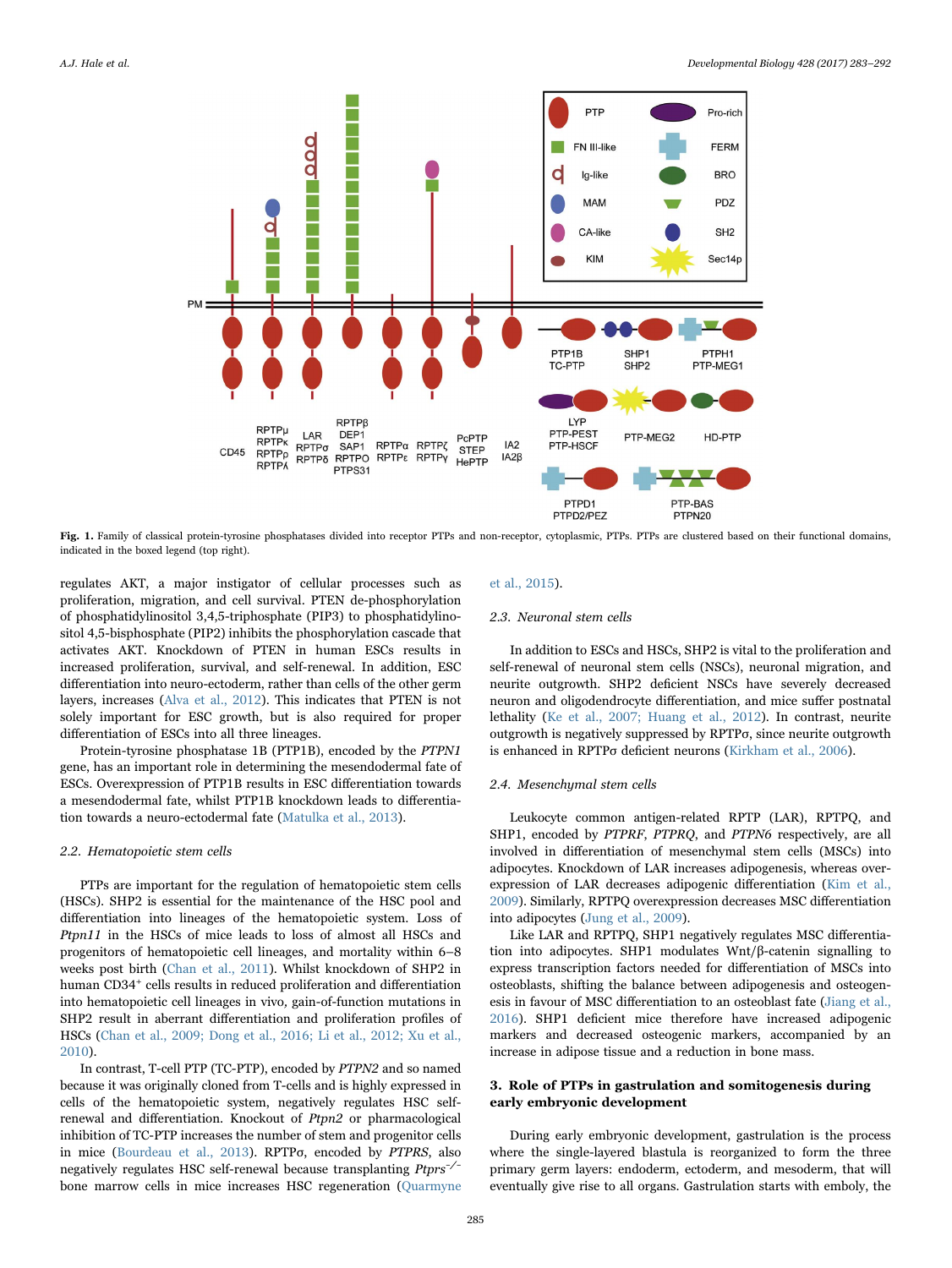process where a layer of cells migrates and converges into the interior of the embryo forming an underlying layer. Following emboly, cells extend along one axis and converge (narrow) along a perpendicular axis in convergence and extension  $(C & E)$  movements. Epiboly, the thinning and spreading of cell layers, mostly of ectoderm, that will finally cover the whole embryo, occurs in parallel [\(Solnica-Krezel and](#page-9-8) [Sepich, 2012](#page-9-8)). After gastrulation, the ectoderm will form the epidermis and nervous system, and the endoderm the epithelium of the digestive system, organs associated with this system, and the respiratory system. The mesodermal layer will give rise to somites on either side of the neural tube, which will eventually give rise to blood and blood vessels, the skeletomuscular system, connective tissue, and internal organs ([Kiecker et al., 2016\)](#page-8-12). A substantial number of PTPs have been identified as important regulators of development. The exact timing when each PTP acts, and on which signalling pathways, for normal development to occur still needs to be mapped. Here, we provide an overview of the recent research investigating the role of PTPs in early embryonic development.

#### 3.1. Cytoplasmic PTPs

PTEN is undoubtedly important to normal development as Pten knockout mice suffer early embryonic lethality [\(Cristofano et al., 1998;](#page-8-13) [Suzuki et al., 1998; Stambolic et al., 1998\)](#page-8-13). Zebrafish contain two pten genes, ptena and ptenb, that are both highly homologous to human PTEN. Zebrafish deficient for both Ptena and Ptenb are embryonic lethal by 5–7 days post fertilization. Pten deficient zebrafish are characterized by smaller eyes that are set wider apart, a shortened body axis, an enlarged head, and heart oedema ([Faucherre et al., 2008\)](#page-8-14). Increased Akt phosphorylation, which enhances proliferation and cell survival, in Pten deficient zebrafish is the underlying cause of their phenotype, as treatment with a PI3K inhibitor can rescue the abnormalities. Further studies in mice demonstrated that PTEN is important for the formation of the anterior-posterior axis, by regulating migration of anterior visceral endoderm. Mouse embryos lacking PTEN in the epiblast demonstrate defects in migration of the embryonic layers, suggesting an important role for PTEN in migration of endoderm and mesoderm after gastrulation ([Bloomekatz et al., 2012](#page-7-2)).

Overexpression of Ptp1b in zebrafish induces lethal defects in gastrulation and somitogenesis [\(Van Der Sar et al., 1999\)](#page-9-9). Later studies in Drosophila emphasized the importance of correct tyrosine phosphorylation of proteins in early embryonic development. Lack of PTP61F, the Drosophila gene that encodes both the PTP1B and TC-PTP orthologues, results in reduced fecundity and life span. Reducing PTP61F expression by RNAi results in eye overgrowth and thickened and deformed veins in the wings, and overexpression of PTP61F impairs growth ([Buszard et al., 2013\)](#page-8-15). PTP1B and TC-PTP regulate insulin receptor (IR) signalling in non-redundant and distinct ways. Importantly, whereas loss of PTP1B results in enhanced MAPK signal transduction, loss of TC-PTP does not affect insulin stimulated MAPK signalling in mouse embryonic fibroblasts ([Galic et al., 2005; van Vliet](#page-8-16) et [al., 2005; Blanquart et al., 2010\)](#page-8-16). Of note is that MAPK signal transduction induced by other ligands, such as tumour necrosis factor (TNF), is enhanced by loss of TC-PTP. In Drosophila, PTP61F acts as a negative regulator of MAPK signal transduction [\(Tchankouo-](#page-9-10)[Nguetcheu et al., 2014\)](#page-9-10), suggesting a similar role as PTP1B. However, further research is needed to determine if the observed phenotype in Drosophila is due to aberrations in MAPK signalling, and hence that the defects can be ascribed to the orthologue of PTP1B, TC-PTP or both.

PTP-PEST, encoded by the PTPN12 gene, is a phosphatase containing PEST-sequences, and is mostly expressed by cells of the hematopoietic system. Gastrulation occurs normally in PTP-PEST deficient mouse embryos, however after E9.5 several developmental defects such as growth retardation, a smaller cardiac region, caudal development arrest, and disrupted somite formation are observed. These mice also

lack the formation of a fetal liver and reach embryonic lethality between E9.5 – E10.5. The precise role of PTP-PEST in embryonic development needs to be elucidated, but these results imply that PTP-PEST is more important in later embryonic development [\(Sirois et al.,](#page-9-11) [2006\)](#page-9-11). As PTP1B appears to affect early embryonic development, and that PTP-PEST appears to affect later stages, there is evidence that specific PTPs may regulate distinct stages of embryonic development.

In early mouse development, SHP2 deficiency leads to embryonic lethality due to aberrant ERK signalling causing increased apoptosis in trophoblast stem cells [\(Yang et al., 2006\)](#page-9-12). Similarly, Shp2 deficient zebrafish are embryonic lethal at 6–7 days post fertilization and display a reduced body axis, heart and eye oedema, and craniofacial defects ([Bonetti et al., 2014\)](#page-8-17).

# 3.2. Receptor PTPs

The C. elegans orthologue of the mammalian RPTP, LAR, has two isoforms, PTP-3A and PTP-3B, and loss-of-function results in mild, but lethal, gastrulation defects [\(Harrington et al., 2002; Hartin et al.,](#page-8-18) [2015\)](#page-8-18). Mutations in Syndecan-1 (SDN-1), a heparin sulphate proteoglycan with which members of the LAR family interact, lead to movement and egg-laying defects, and low levels of lethality. As mutations in both PTP-3B and SDN-1 result in severe defects during gastrulation and arrested embryogenesis during epiboly, PTP-3B and SDN-1 may have overlapping functions during early embryonic development ([Hartin et al., 2015\)](#page-8-19). PTP-3B likely acts in Wnt signalling during embryonic development as knockdown of the Wnt ligand LIN-44 in PTP-3B mutants did not result in synergistic phenotypes. Ongoing research aims to explore the mechanism by which SDN-1, PTP-3B, and LIN-44 affect gastrulation.

In early mouse embryogenesis, knockout of Ptprs and Ptprf leads to urogenital and craniofacial defects, such as smaller lower jaws, cleft palates, and no nasal capsules, resulting in a phenotype similar to Pierre-Robin Sequence ([Uetani et al., 2009; Stewart et al., 2013\)](#page-9-13). This phenotype in RPTPσ and LAR deficient mice is thought to be due to decreased proliferation of mandibular cells and defective patterning of mandibular bone and cartilage, as a result of altered regulation of the BMP and Wnt signalling pathways [\(Stewart et al., 2013](#page-9-14)).

In Drosophila a potential orthologue of the human stomachassociated SAP1 PTP, PTP52F, has an essential role in the transition from larva to pupa, as mutations lead to mortality at the post pupal stage [\(Santhanam et al., 2013\)](#page-9-15).

In Zebrafish, Rptpα, Rptpɛ, Ptp-bas, and Ptpn20 are all essential for gastrulation. Knockdown of these four PTPs in zebrafish embryos induces phenotypes that correlate with defects in C & E movements and epiboly cell migration, formation of oedemas around the yolk and heart upon Rptpα knockdown, and a shortened body axis upon both Rptpα and Rptpɛ knockdown [\(van Eekelen et al., 2010, 2012\)](#page-9-3). Rptpα and Rptpe, encoded by ptpra and ptpre respectively, act upstream of kinases Fyn and Yes, activating RhoA, which in turn activates Rock, ultimately resulting in cell polarization. In contrast, Ptpn20 and Ptpbas, encoded by ptpn20 and ptpn13 respectively, signal to reduce RhoA activity. This balance of positive and negative regulation of RhoA is essential for cell polarization, which in turn determines proper C & E movements and epiboly cell migration.

# 4. PTPs in bone formation

Osteoblasts and osteoclasts are important cells in the maintenance of bone matrix, and have opposing activities to constantly remodel bone. Osteoblasts form a specialized unit of connected cells, called the osteon, which synthesize essential cross-linked collagen and a calciumand phosphate-based mineral, called hydroxyapatite, for the formation and mineralization of bone in a process known as osteogenesis [\(Fratzl](#page-8-20) [and Weinkamer, 2007\)](#page-8-20). Osteoclasts, multi-nucleated cells formed through the fusion of monocyte-macrophage precursor cells, digest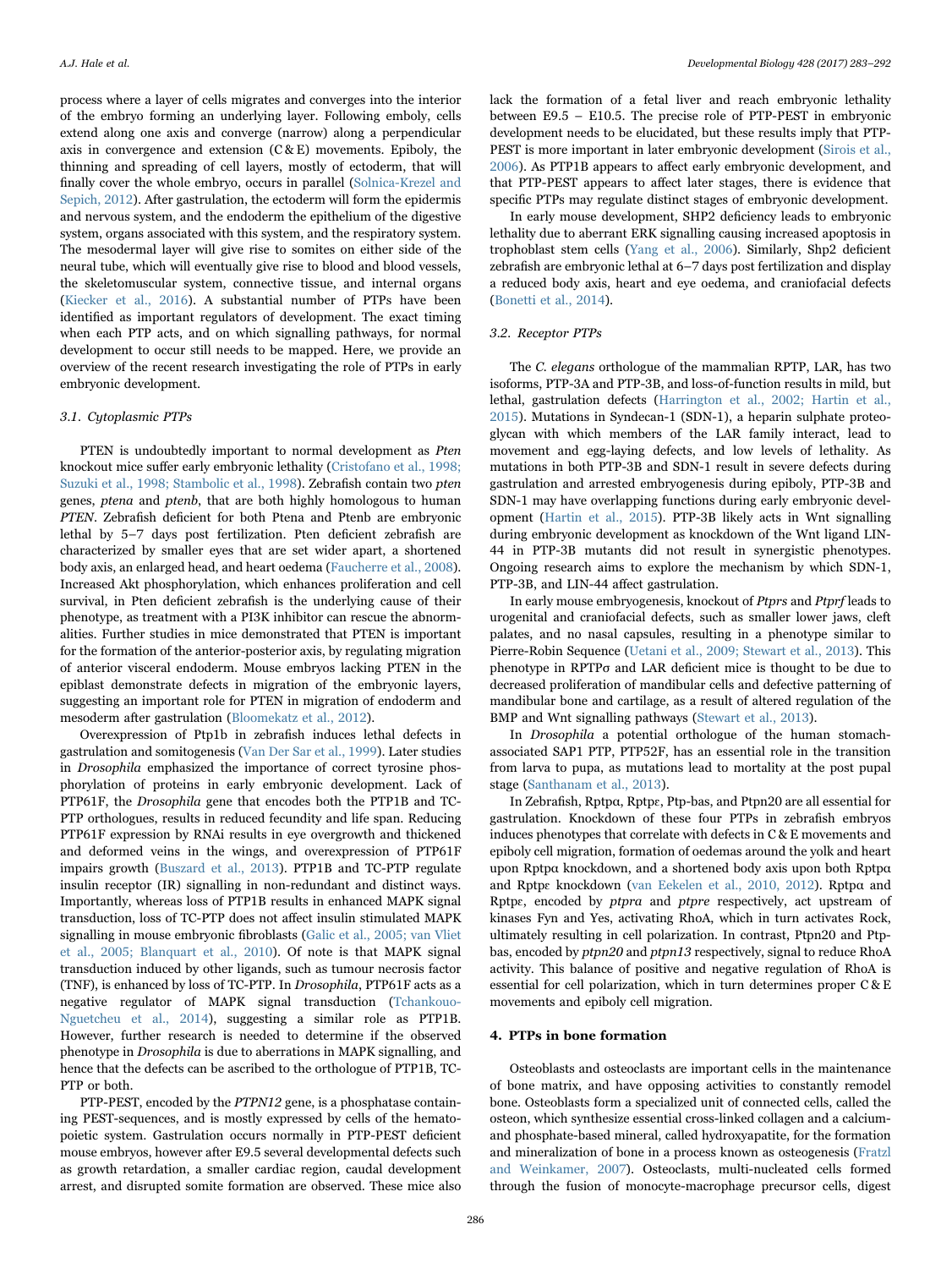bone in the process known as bone resorption. Differentiation of precursor cells into osteoclasts is regulated by receptor activator of nuclear factor kappa-B ligand (RANKL) and macrophage colonystimulating factor (M-CSF) [\(Mellis et al., 2011](#page-9-16)). When attached to bone, osteoclasts form adhesion structures called podosomes, which are densely packed into a ring referred to as the sealing zone. Osteoclasts then release acid and collagenase to demineralise and degrade the bone matrix. The podosome core is composed of filamentous actin and its formation is regulated by a multi-protein branching machinery that consists of cortactin, Wiskott-Aldrich syndrome protein (WASP), WASP interacting protein (WIP), and the Arp2/3 complex. When integrins from osteoclasts bind to ligands in the bone, they recruit proteins involved in podosome dynamics and organization, such as PYK2 and SRC [\(Mellis et al., 2011; Georgess et al., 2014](#page-9-16)). Knockout of Csk in mice leads to osteopetrosis, i.e. increased bone density, due to reduced bone resorption [\(Marzia et al., 2000\)](#page-8-21), underpinning the importance of well regulated SRC activity during bone formation.

#### 4.1. Cytoplasmic PTPs

In 1995, Ari Elson discovered a cytoplasmic form of PTPɛ encoded by the PTPRE gene ([Elson and Leder, 1995](#page-8-22)), which is referred to as cyt-PTP $\varepsilon$  and plays an important role in osteogenesis. Lack of cyt-PTP $\varepsilon$ increases the trabecular bone mass of young adult female mice, as a consequence of reduced bone resorption. cyt-PTPɛ deficient mice show reduced numbers of osteoclasts in contact with bone, but no reduction in total osteoclast number, suggesting impaired functioning of osteoclasts [\(Finkelshtein et al., 2014; Chiusaroli et al., 2004\)](#page-8-23). In addition, podosomes have a perturbed internal structure, cellular organization, and reduced stability, presumably because of dysregulated SRC, PYK2, RHO, and RAC activity, which are involved in integrin signalling pathways required for podosome formation. cyt-PTPɛ is activated by SRC following integrin signalling and maintains SRC activity via a positive feedback loop [\(Granot-Attas et al., 2009; Levy-Apter et al.,](#page-8-24) [2014\)](#page-8-24). Since RPTPα is closely related tot PTPɛ, it has been suggested that RPTPα performs a similar role in osteoclast function. However, mice lacking RPTPα do not show any changes in bone mass, function of osteoclasts, or podosome organization and function ([Finkelshtein et al.,](#page-8-23) [2014\)](#page-8-23).

PTP-PEST is associated with SRC, PYK2, proline-serine-threonine phosphatase-interacting protein (PSTPIP), and WASP in podosomes. PTP-PEST dephosphorylates SRC at Y527, allowing SRC-mediated phosphorylation and activation of WASP and Cortactin, ultimately resulting in formation of the sealing zone ([Chellaiah et al., 2007;](#page-8-25) [Chellaiah and Schaller, 2009\)](#page-8-25). PTP-PEST also regulates osteoclast function through dephosphorylation of PYK2, leading to PYK2 inactivation and reduced osteoclast activity, followed by re-organization of the sealing zone ([Eleniste et al., 2012\)](#page-8-26). Furthermore, monocytemacrophage fusion, required for osteoclast formation, is dependent on delicate PTP-PEST controlled PYK2 phosphorylation; both PYK2 hyperphosphorylation, as a result of PTP-PEST deficiency, and PYK2 inhibition lead to a fusion defect ([Rhee et al., 2013\)](#page-9-17). PTP-PEST also has an important role in osteoblasts because PTP-PEST increases differentiation of pre-osteoblasts to osteoblasts and has been shown to decrease osteoblast migration in vitro, by inactivating the GTPase Dynamin ([Eleniste et al., 2014](#page-8-27)).

SHP2 deficient mice suffer such severe impairment of osteogenesis that they develop osteopetrotic bones and develop cartilage abnormalities [\(Bauler et al., 2011; Zhou et al., 2015](#page-7-3)). However, how SHP2 regulates osteogenesis in mice is under debate. Bauler et al. suggest that osteogenesis is impaired in SHP2 deficient mice as a result of a lack of AKT activation required for the proliferation and survival of osteoclast precursor cells [\(Bauler et al., 2011](#page-7-3)). In contrast, Zhou et al. demonstrate that SHP2 deletion has little effect on the proliferation and survival of osteoclast precursor cells in the presence of M-CSF and RANKL, and instead propose that SHP2 is important in pre-osteoclast

fusion by responding to RANKL signalling [\(Zhou et al., 2015\)](#page-9-18). Whichever pathway SHP2 acts on, it is likely in response to, or in an effort to regulate, SRC activity.

#### 4.2. Receptor PTPs

RPTPO, encoded by the PTPRO gene, is an osteoclast transmembrane PTP and mainly expressed in hematopoietic cells, such as Blymphocytes, osteoclasts, and their precursor cells. RPTPO has been demonstrated to be important for the differentiation and activity of osteoclast-like cells derived from a lymphoblast cell line ([Amoui et al.,](#page-7-4) [2004\)](#page-7-4), and likely regulates osteoclast activity, migration, and survival through a SRC-dependent manner [\(Lau et al., 2006; Amoui et al.,](#page-8-28) [2007\)](#page-8-28). Overexpression of RPTPO maintains increased osteoclast activity as a result of reduced apoptosis, whereas knockdown, or overexpression of inactive RPTPO leads to increased apoptosis and reduced osteoclast activity [\(Amoui et al., 2007](#page-7-5)). Furthermore, overexpression of RPTPO in osteoclast-like cells decreases bone density and mass in young adult male mice due to increased bone resorption ([Sheng et al., 2009\)](#page-9-19). This is in stark contrast to the effect of knockingout the aforementioned cyt- $Ptp\varepsilon$  in female mice. Since overexpression of RPTPO or knockout of cyt- $Ptp\varepsilon$  results in the same phenotype in male or female mice respectively, it could be that sex-dependent hormone signalling in osteoclasts is affected by the activity of each PTP and that both converge on the same pathway. In parallel to activation of SRC, RPTPO also increases the bone resorption activity of osteoclasts independently of SRC by inactivating EPHA4, a negative regulator of osteoclast activity ([Lau et al., 2015](#page-8-29)).

# 5. PTPs in angiogenesis

Blood vessel formation is regulated by VEGF mediated signalling through the VEGF tyrosine kinase receptor family, consisting of VEGF receptor (VEGFR) 1, 2 and 3, of which VEGFR2 mediates the major actions. Stimulation with VEGF activates VEGFR2 signalling that induces VE-Cadherin tyrosine phosphorylation ([Esser et al., 1998\)](#page-8-30). Hence, it comes as no surprise that PTPs have a critical role in angiogenesis. New blood vessels are formed by sprouting of endothelial tip cells from pre-existing blood vessels towards an angiogenic stimulus, such as VEGF. Tip cells contain filopodia that have many VEGFR2 receptors to 'sense' the VEGF gradient and migrate towards the source of this gradient. The stalk cells that are positioned next to tip cells proliferate upon tip cell movement, causing the blood vessel to elongate. This vessel-branching model of tip cell migration and stalk cell proliferation is under the control of NOTCH signalling. The permeability and stability of blood vessels is regulated by intercellular junctions, and vascular endothelial (VE)-Cadherin is the major determinant of blood vessel wall integrity, changing the activity or presence of VE-Cadherin at cell-cell contacts will affect the permeability and stability of the blood vessel walls. Loss of VE-Cadherin, therefore, does not lead to inhibition of angiogenesis, but to defects in vessel remodelling and cell-cell junction integrity ([Carmeliet and Jain, 2011\)](#page-8-31).

# 5.1. Cytoplasmic PTPs

PTP1B overexpression in endothelial cells inhibits VEGF mediated phosphorylation of VEGFR2 and reduces VE-Cadherin tyrosine phosphorylation, resulting in reduced proliferation and migration, stabilized cell-cell contacts between endothelial cells, and disrupted angiogenesis [\(Nakamura et al., 2008; Lanahan et al., 2014\)](#page-9-20). PTP1B knockout primary mouse endothelial cells display enhanced VEGF induced MAPK and VEGFR2 phosphorylation, and PTP1B deficient mice and leptin deficient obese mice (ob/ob mice), in which PTP1B is inhibited, demonstrate enhanced angiogenesis ([Lanahan et al., 2014; Zhang](#page-8-32) [et al., 2015](#page-8-32)). Hence, PTP1B negatively regulates angiogenesis, and recent research implicates PTP1B in a Calpain-dependent negative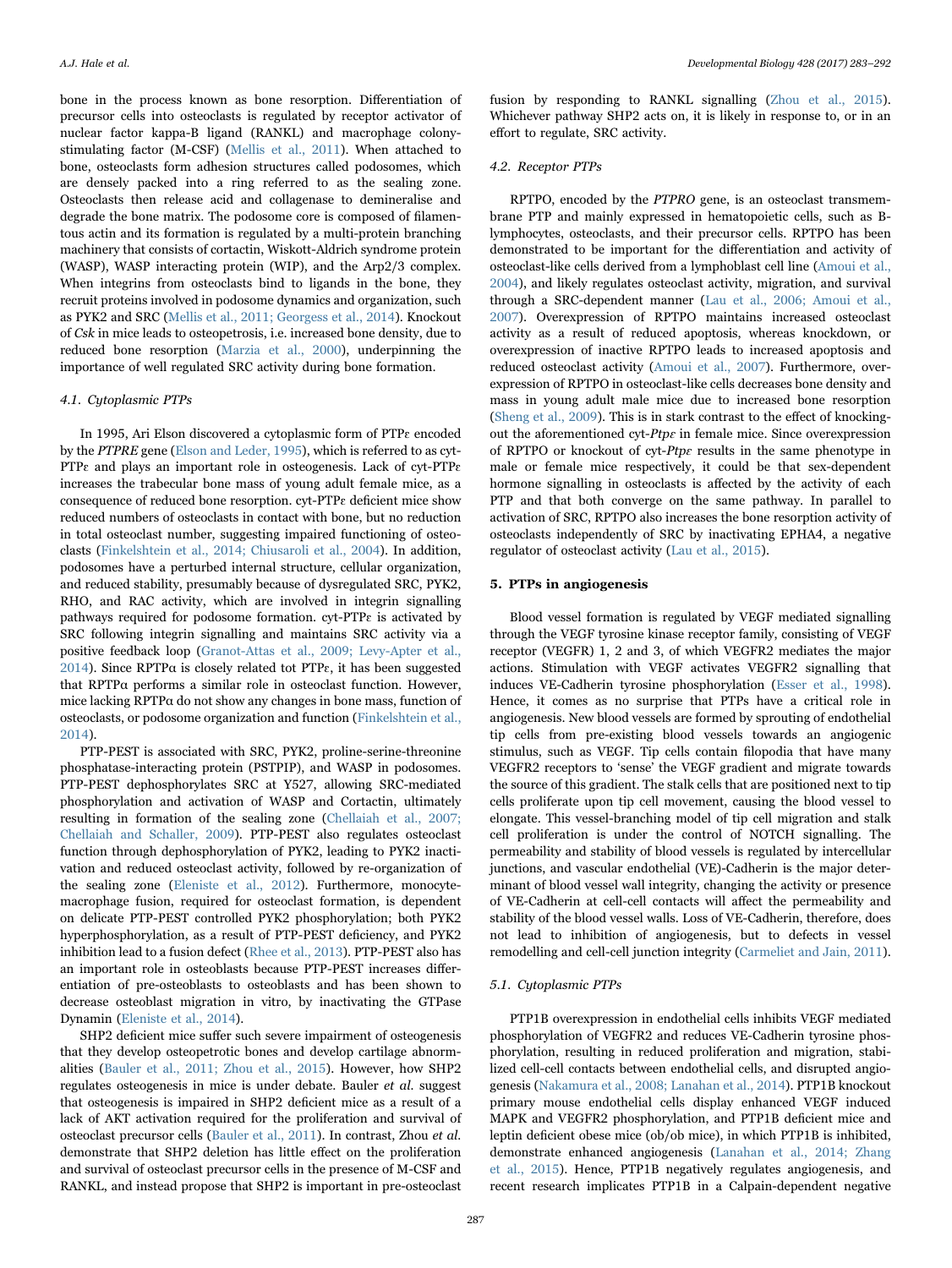feedback mechanism of VEGF induced angiogenesis [\(Zhang et al.,](#page-9-21) [2017\)](#page-9-21). Yet, it remains to be determined if PTP1B acts on VEGFR2 directly.

In contrast to PTP1B, PTP-PEST positively regulates angiogenesis by stimulating endothelial cell migration and vascular development. Loss of Ptpn12 in mice leads to a reduced number of endothelial cells in the aorta and yolk sac, fewer, but larger vessels, and mortality between E9.5 and E10.5 [\(Sirois et al., 2006](#page-9-11)). Moreover, when PTP-PEST deficiency is limited exclusively to endothelial cells, these cells show a decreased adhesion to collagen and fibronectin, and reduced migration, with the resulting perturbation in angiogenesis leading to embryonic lethality ([Souza et al., 2012](#page-9-22)). PTP-PEST has been shown in vitro to contribute to integrin-mediated adhesion and migration of endothelial cells, through the dephosphorylation of CAS, Paxillin, and PYK2.

Zebrafish deficient for Ptena and Ptenb, alongside elevated phospho-Akt levels, have upregulated levels of Vegfaa, and subsequently demonstrate hyper-vascularization ([Choorapoikayil et al., 2013\)](#page-8-33). It is the lipid phosphatase activity of Pten, rather than the protein phosphatase activity, and proper spatial expression of Pten that are essential for regulation of angiogenesis and the development of blood vessels in zebrafish. Pten mutated at lysine 13 to an arginine has enhanced plasma membrane localization in mammalian and zebrafish cells, and rescues the hyper-vascularization phenotype ([Stumpf et al., 2016;](#page-9-23) [Stumpf and Den Hertog, 2016\)](#page-9-23). However, stalled intersegmental vessels are observed during development when this Pten mutant is expressed in wild-type zebrafish embryos, suggesting that sufficient, and not excess, membrane localized Pten is required for proper angiogenesis. In mice, PTEN is important for the regulation of stalk cell proliferation, and NOTCH induced PTEN expression results in cell cycle arrest, and hence proper formation of blood vessels ([Phng and](#page-9-24) [Gerhardt, 2009](#page-9-24)). Overexpression of PTEN reduces endothelial cell proliferation and vascular density, and aberrant angiogenesis is observed when PTEN activity is reduced [\(Serra et al., 2015](#page-9-25)), suggesting a fine balance of PTEN activity is required for proper blood vessel formation. One of the limitations to understanding the exact role of PTEN in angiogenesis during normal embryonic development is that knowledge pertaining to angiogenesis has mostly been inferred from tumour angiogenesis. Tumours often exhibit enhanced angiogenesis but, also, PTEN is a tumour suppressor gene that is often mutated in tumours ([Fang et al., 2007; Ma et al., 2009; Tian et al., 2010](#page-8-34)). It is therefore difficult to appreciate the role of PTEN in angiogenesis. Nevertheless, it is evident from studies to date that PTEN has a crucial role in angiogenesis and is a factor that ensures proper blood vessel development.

#### 5.2. Receptor PTPs

Mice deficient for RPTPβ, also known as vascular endothelial PTP (VE-PTP) because it is exclusively expressed in endothelial cells, display severe vascular remodelling defects, and reach mortality by E10. The mice are not able to form a hierarchical branched vascular network, indicating that RPTPβ is not necessary at the initial stages of blood vessel formation, but for the maintenance of blood vessels. In addition, RPTPβ deficient mice have defects in heart formation ([Bäumer et al., 2006; Dominguez et al., 2007\)](#page-7-6). RPTPβ, encoded by the PTPRB gene, maintains blood vessels by binding VE-Cadherin and ensuring optimal VE-Cadherin function, and thereby endothelial cellcell adhesion. Furthermore, RPTPβ cooperates with integrins and RAS to induce endothelial cell spreading and migration. In the presence of fibronectin, RPTPβ promotes the formation of filopodia and lamellipodia, and induces cell migration. These effects are abolished when SRC family kinases are inhibited, suggesting that integrin-induced activation of SRC family kinase signalling is important for RPTPβ induced endothelial cell spreading and migration ([Mori et al., 2010\)](#page-9-26). VEGF stimulation induces dissociation of RPTPβ from VE-Cadherin,

and, due to the loss of endothelial cell-cell adhesion, results in increased cell layer permeability and diapedesis of leukocytes ([Nottebaum et al., 2008; Broermann et al., 2011](#page-9-27)). Although proximity ligation assays suggested a direct association of RPTPβ with VEGFR2 ([Mellberg et al., 2009](#page-8-35)), the mechanism is proposed to be mediated by PYK2 activation of RPTPβ substrates. Substrate binding to RPTPβ would then induce a conformational change resulting in detachment of the extracellular domain of RPTPβ from VE-Cadherin [\(Vockel and](#page-9-28) [Vestweber, 2013](#page-9-28)). RPTPβ is also implicated in orchestrating vessel remodelling independent of VE-Cadherin via TIE-2, a receptor tyrosine kinase that functions downstream of vascular growth factor Angiopoietin. When RPTPβ is inhibited, TIE-2 dissociates and is activated, driving endothelial cell proliferation, and stabilizing endothelial cell-cell junctions ([Winderlich et al., 2009; Frye et al., 2015\)](#page-9-29). Since TIE-2 also determines blood vessel size, its activity is restricted by RPTPβ to ensure proper blood vessel formation and size ([Winderlich et al., 2009\)](#page-9-29). Interestingly, the stimulation of VE-Cadherin by active RPTPβ and the activation of TIE-2 upon RPTPβ inhibition, is a feedback mechanism that ensures endothelial cell-cell integrity: active RPTPβ inhibits TIE-2 and stimulates endothelial cellcell adhesion via VE-Cadherin, whereas inactive RPTPβ cannot activate VE-Cadherin, but endothelial cell-cell adhesions are still stabilised by the now active TIE-2 ([Frye et al., 2015\)](#page-8-36).

Density Enhanced PTP (DEP-1), also known as CD148, is a glycoprotein encoded by PTPRJ, and found at the cell surface. It is closely related to RPTPO, RPTPQ and RPTPβ, and consists of a single PTP domain and an extracellular domain consisting of fibronectin III repeats ([Fig. 1](#page-2-0)). DEP-1 deficient mice have impaired VEGF induced formation of functional capillaries, and the capillaries that do form are shorter and less dense ([Fournier et al., 2016\)](#page-8-37). This results in a phenotype, similar to PTP-PEST deficient mice, characterized by impaired angiogenesis, enlarged vessel formation, disruption of branching and vascular remodelling, and embryonic lethality by E11.5 ([Takahashi et al., 2003](#page-9-30)). DEP-1, encoded by the PTPRJ gene, functions to maintain endothelial cell permeability by activating SRC in response to VEGF, and SRC subsequently phosphorylates Cortactin and VE-Cadherin [\(Fournier et al., 2016; Spring et al., 2014, 2012\)](#page-8-37). Depletion of DEP-1 leads to a reduction of VEGF induced phosphorylation of VE-Cadherin, thus maintaining cell-cell junction integrity, and to decreased Cortactin phosphorylation, resulting in impaired vascular branching and invasion of endothelial cells. Interestingly, increasing DEP-1 activity, using a bivalent antibody, also impairs endothelial cell proliferation and angiogenesis ([Takahashi et al.,](#page-9-31) [2006\)](#page-9-31). And consistent with this, overexpression of DEP-1 inhibits proliferation, migration, and formation of capillary-like structures of primary endothelial cells ([Brunner et al., 2011\)](#page-8-38). In addition, DEP-1 overexpression promotes VEGF induced cell layer permeability in cultured human umbilical vein endothelial cells (HUVECs) [\(Spring](#page-9-32) [et al., 2012](#page-9-32)). Taken together, these studies confirm the importance of regulating DEP-1 activity for angiogenesis.

# 6. PTPs in disease

Recent and ongoing research continues to highlight the importance of PTPs in development, and it is therefore not surprising that PTPs contribute to a plethora of human diseases and disorders ([Hendriks](#page-8-39) [WJAJ et al., 2013; WJAJ and Pulido, 2013\)](#page-8-39). For some PTPs it is still unclear what their role is in disease. PTPN22, for example, has been implicated in type 1 diabetes (T1DM) and breast cancer, but little follow up work has been done and mutations in PTPN22 are even predicted to be over-represented in breast cancer ([Qu et al., 2005;](#page-9-33) [Sharp et al., 2015; Cerosaletti and Buckner, 2012; Muzny et al., 2012\)](#page-9-33). PTPs are often considered the guardians of kinase driven phosphorylation cascades, and loss-of-function is fittingly associated with enhanced signal transduction, as observed in many cancers ([Östman et al., 2006\)](#page-9-34). However, there are numerous examples where PTP activity is not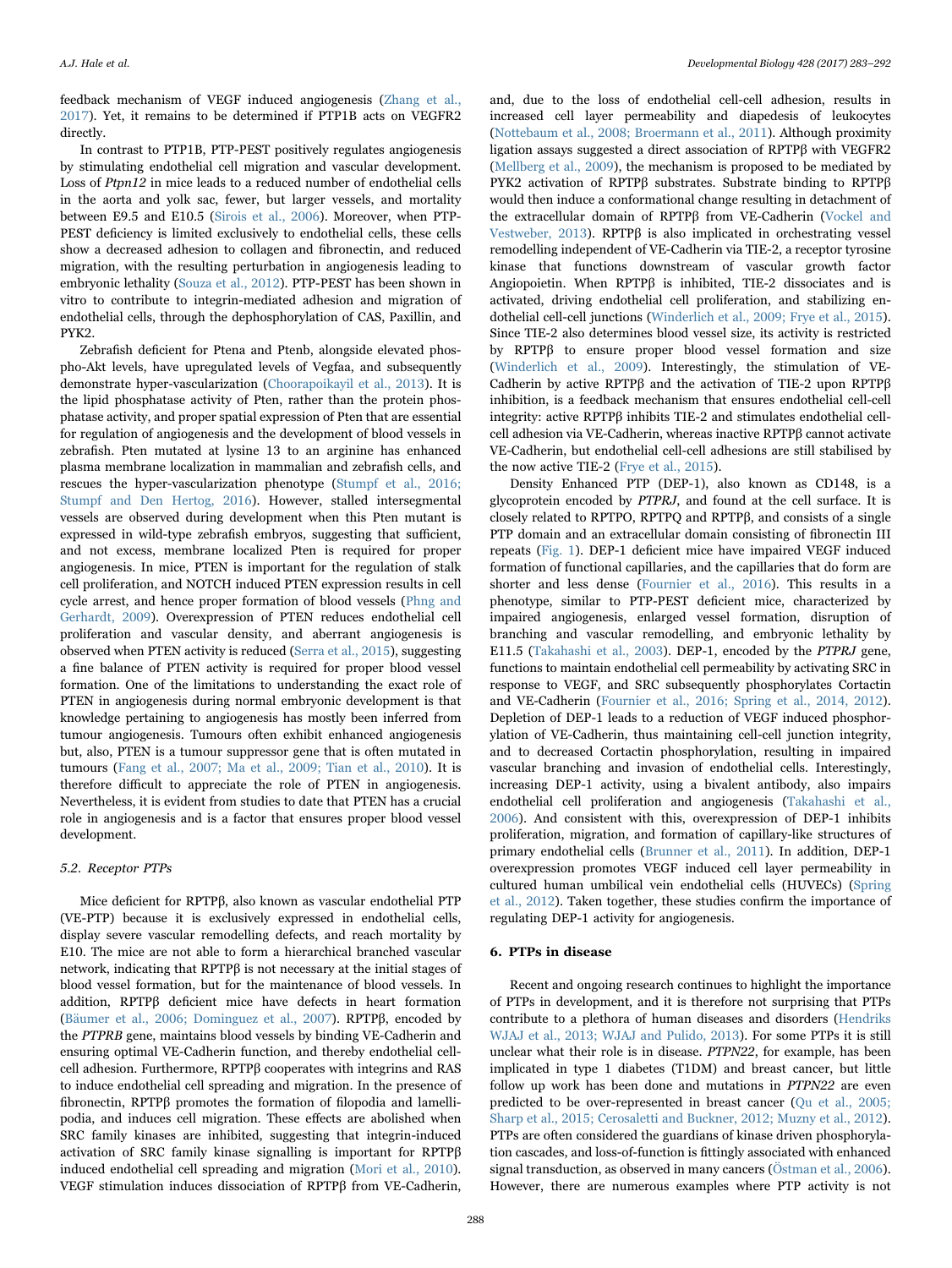inhibiting, and is required to stimulate signal transduction and promote cellular responses. Of 21 RPTPs, 20 are mutated in multiple cancers and RPTPs more often experience a gene amplification rather than a gene loss [\(Du and Grandis, 2015](#page-8-40)). However, as the most common mechanism of genetic modification of RPTPs is mutation, further research will have to be done to determine if these are activating or silencing mutations, or rather neutral mutations acquired during the tumorigenic process. Both too little or too much PTP activity may lead to disease, and the role of each PTP, whether it is limiting signalling or promoting signalling, may very well be context (i.e. cell type) dependent. For example, a gain-of-function mutation in SHP2 is found in juvenile myelomonocytic leukemia (JMML) patients ([Loh](#page-8-41) [et al., 2003\)](#page-8-41), but in hepatocellular carcinogenesis SHP2 acts as a tumour suppressor [\(Bard-Chapeau et al., 2011](#page-7-7)).

# 6.1. SHP2 (PTPN11)

A large number of mutations, activating and inactivating, have been identified in SHP2 in association with human disease ([Tajan et al.,](#page-9-35) [2015\)](#page-9-35). Mutations in SHP2 that increase or decrease its catalytic activity are associated with Noonan syndrome (NS) and Noonan syndrome with multiple lentigines (NS-ML, formerly LEOPARD syndrome), respectively. Individuals with NS and NS-ML have characteristic cranio-facial abnormalities, heart defects, short stature, and an increased risk of developing JMML. Interestingly, NS is caused by mutations in SHP2 that activate SHP2 catalytic activity (e.g. D61G), whereas NS-ML is caused by mutations in SHP2 that strongly reduce catalytic activity (e.g. A461T). Recently, it was demonstrated that the NS-ML SHP2 mutants Y279C, A461T, G464A, T468M, R498L, Q506P, and Q510E do indeed have impaired catalytic activity but also display structural properties typical of activating mutations, which could explain the similar symptoms presented by individuals with NS and NS-ML [\(Yu et al., 2014, 2013\)](#page-9-36). The SHP2 mutant proteins from NS and NS-ML patients appear to have an increased tendency to adopt an open conformation and interact longer with scaffolding adaptors, prolonging substrate turnover, and thereby compensate for the reduced phosphatase activity [\(Yu et al., 2014, 2013](#page-9-36)). The exact mechanism by which mutated SHP2 induces NS and NS-ML is poorly understood, but aberrant ERK phosphorylation and signalling is a likely consequence of unbalanced SHP2 activity. Enhanced SHP2 activity is associated with systemic lupus erythematosus and, recently, [Wang et al. \(2016\)](#page-9-37) demonstrated that inhibition of SHP2 reduced the autoimmune response thought to underlie the disease. SHP2 inhibition normalized ERK/MAPK signalling and reduced proliferation of cultured human lupus T cells. In contrast, mutations in SHP2 that lead to a loss-offunction result in a myeloproliferative disorder, because of enhanced proliferation and decreased apoptosis of hematopoietic stem cells [\(Xu](#page-9-38) [et al., 2010](#page-9-38)). This may be because of pro-inflammatory cytokines, secreted by monocytes recruited to the stem cell micro-environment of SHP2 deficient hematopoietic stem cells, having detrimental effects on the homeostasis of the hematopoietic stem cell population [\(Dong et al.,](#page-8-42) [2016\)](#page-8-42).

# 6.2. PTP1B (PTPN1) and RPTPσ (PTPRS)

Type 2 diabetes (T2DM) is associated with mutations in PTPN1 and PTPRS. Negative regulation of insulin receptor (IR) signalling by PTP1B is well established (reviewed by [Bakke and Haj \(2015\)\)](#page-7-8), and Ptpn1 knockout mice fed a high fat diet are resistant to weight gain compared to control mice ([Elchebly et al., 1999](#page-8-43)). PTP1B deficiency also increases insulin sensitivity and glucose uptake in insulin receptor substrate-2 (IRS-2) deficient mice, suggesting PTP1B inhibits IR signalling by acting on or downstream of IRS-2 ([Xue et al., 2007\)](#page-9-39). Indeed, PTP1B depletion improves insulin sensitivity and glucose tolerance, as well as decreasing the occurrence of diabetes development, in mice deficient for IR and IRS-1 ([González-Rodríguez et al.,](#page-8-44)

[2010\)](#page-8-44). However, mice lacking PTP1B also display an accentuated proinflammatory response and compromised macrophage viability [\(Través](#page-9-40) [et al., 2014\)](#page-9-40), indicating care should be taken in ongoing clinical trials. Variations in the PTPRS gene are associated with T2DM development ([Långberg et al., 2007\)](#page-8-45), and, similar to PTP1B, RPTPσ deficient mice have a reduced body mass and increased insulin sensitivity [\(Chagnon](#page-8-46) [et al., 2006](#page-8-46)).

# 6.3. TC-PTP (PTPN2)

Development of T1DM is associated with mutations in PTPN2, which negatively regulates IR signalling in concurrence with PTP1B. Lack of TC-PTP leads to multiple cellular defects related to T1DM, including increased β-cell apoptosis, altered β-cell function, and decreased self-antigen tolerance due to increased T-cell receptor signalling and dysregulation of FOXP3 T-regulatory cells ([Sharp](#page-9-41) [et al., 2015; Cerosaletti and Buckner, 2012](#page-9-41)). Mutations in PTPN2 also influence susceptibility to Crohn's disease (CD) [\(Franke et al., 2010;](#page-8-47) [Glas et al., 2012; Marcil et al., 2013\)](#page-8-47). CD development is driven by epithelial barrier defects and a dysfunctional immune response, and TC-PTP plays a role in preserving the epithelial barrier function by regulating the inflammatory response ([Scharl et al., 2009; McCole,](#page-9-42) [2012\)](#page-9-42). In addition, TC-PTP deficiency leads to impaired autophagosome formation, resulting in defective bacterial clearance of intestinal cells and increased apoptosis in intestinal epithelial cells [\(Scharl et al.,](#page-9-43) [2012\)](#page-9-43). Moreover, mutations in PTPN2 lead to aberrant T-cell dysfunction, and consequently increased intestinal inflammation and dysbiosis (microbial imbalance) ([Spalinger et al., 2015](#page-9-44)). Both autophagy and Tcell dysfunctions are also found in CD patients, implicating TC-PTP.

# 6.4. PTEN (PTEN)

Mutations in PTEN cause PTEN hamartoma tumour syndromes (PHTS), rare inherited syndromes characterized by hamartomas in tissues originating from all three germ layers. PHTS encompasses four distinct syndromes: Proteus syndrome, Proteus-like syndrome, Cowden syndrome, and Bannayan-Riley-Ruvalcaba syndrome, of which Cowden syndrome is the most prevalent ([Blumenthal and](#page-8-48) [Dennis, 2008](#page-8-48)). PHTS are consistent with mutant zebrafish lacking three of four pten alleles, that develop hemangiosarcomas ([Choorapoikayil et al., 2012\)](#page-8-49). Not only the lipid phosphatase activity of PTEN, which suppresses Akt activity, but also the protein phosphatase activity of PTEN, important in cell cycle arrest and inhibition of cell invasion, has been shown to have a tumour suppressive function ([Hollander et al., 2011](#page-8-50)). Loss-of-function mutations in PTEN, which lead to increased AKT activation, IR signalling, and thus insulin sensitivity, are also associated with an increase in adiposity and obesity ([Pal et al., 2012\)](#page-9-45). Constitutive AKT activation also corresponds with the development of autism spectrum disorders (ASDs), extensively reviewed in other publications ([Zhou and Parada, 2012; Lv et al., 2013;](#page-9-46) [Tilot et al., 2015\)](#page-9-46). ASDs are neurodevelopmental disorders characterized by communication deficits, impaired social interactions, and restricted and repetitive behaviour. PTEN is involved by influencing different cellular processes, for example deletion of Pten in the hippocampal adult neural stem cells of mice results in an increased proliferation and differentiation of these stem cells, leading to depletion of the stem cell pool, and development of hypertrophied neurons. These mice display seizure activity, macrocephaly, and impairments in social interactions ([Amiri et al., 2012](#page-7-9)).

#### 7. Conclusion and future perspectives

In conclusion, PTPs have diverse roles in various biological processes, as represented schematically in [Fig. 2.](#page-7-10) This schematic is not comprehensive and future research on the role of PTPs in development will undoubtedly lead to the inclusion of more PTPs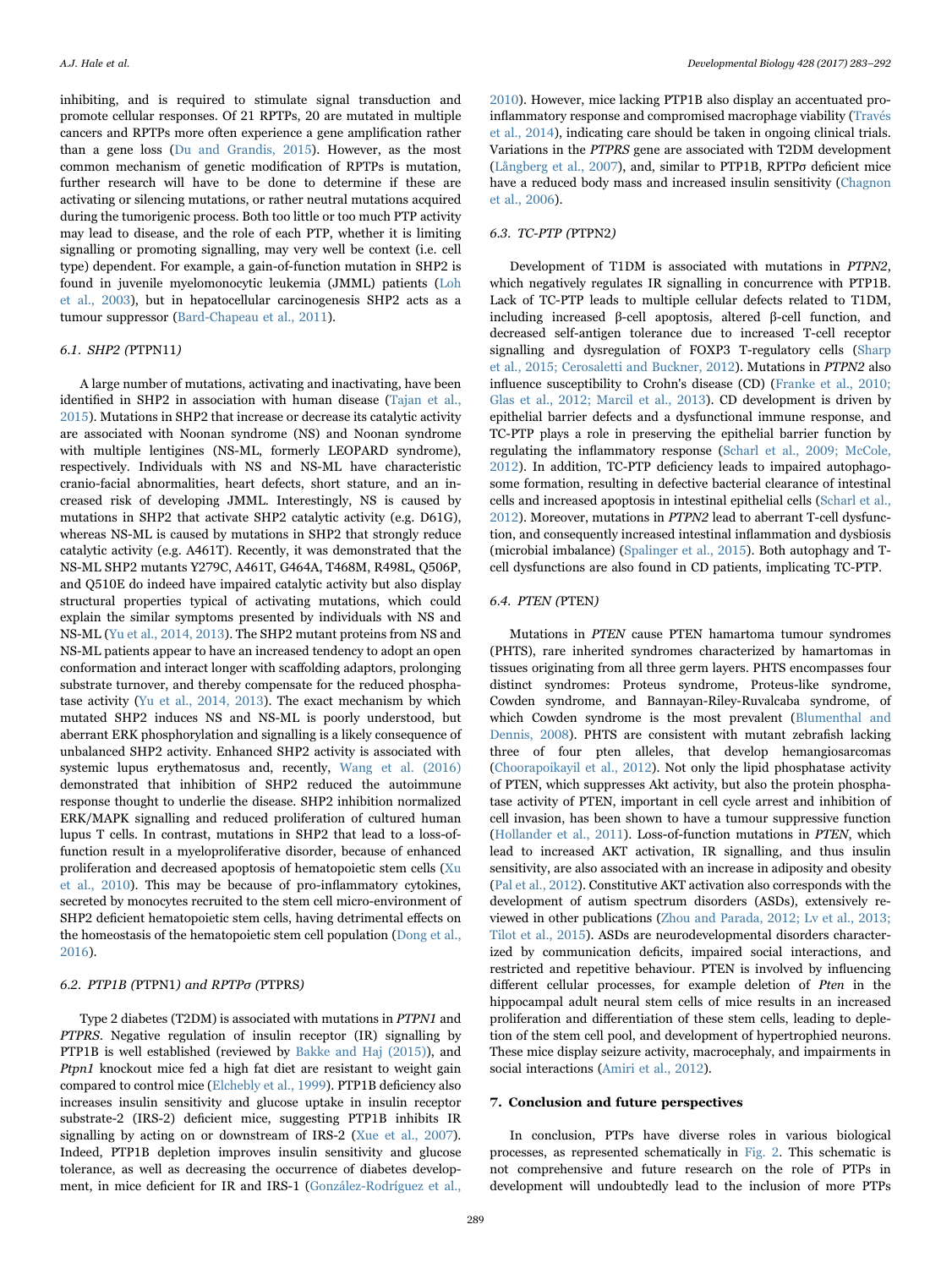<span id="page-7-10"></span>

Fig. 2. Protein-tyrosine phosphatases are involved in key aspects of development. Big circles represent developmental processes and small circles are individual PTPs. Lines indicate involvement of the PTP in particular developmental processes. PTPs are clustered based on similar overall architecture.

and more developmental processes. Nevertheless, it is evident that PTPs have crucial roles in various developmental processes and, as a result, also in disease. Because PTPs have a pivotal role in disease and because they regulate protein-tyrosine phosphorylation enzymatically, PTPs are now being considered as drug targets. The major concern regarding the development of PTP inhibitors is selectivity because the PTP catalytic site is highly conserved and it is therefore challenging to develop inhibitors that target the catalytic site of just one specific PTP. In addition, the catalytic site is positively charged, and heavily charged molecules that may target such a site do not easily cross the cell membrane. For this reason, and in the hope to gain specificity, attempts are being made to develop inhibitors that do not target the conserved catalytic site directly, but instead less conserved allosteric sites.

Various non-specific PTP1B inhibitors have been developed ([Tamrakar et al., 2014; Barr, 2010\)](#page-9-47), and one of the latest, anti-sense oligonucleotide ISIS-113715, looks promising as it increases insulin sensitivity and adiponectin concentrations in monkeys [\(Swarbrick](#page-9-48) [et al., 2009](#page-9-48)). In 2014 the lab of Nick Tonks tested a novel allosteric inhibitor of PTP1B, MSI-1436, which does not target the catalytic site but instead the C-terminus of PTP1B [\(Krishnan et al., 2014\)](#page-8-51). MSI-1436 traps PTP1B in an inactive state, and its effectiveness was demonstrated in a mouse model of HER2 driven breast tumourigenesis, where it inhibited HER2 signalling and abrogated metastasis.

In contrast to the large number of PTP1B inhibitors, there are only a few SHP2 inhibitors. In recent years, SHP2 inhibitors have been developed that block proliferation of patient derived hematopoietic progenitor cells expressing the E67K or the D61Y mutation, and leukemic cells and mouse myeloid progenitor cells that carry the E76K mutation [\(Yu et al., 2013; Zhang et al., 2010; Liu et al., 2013\)](#page-9-49). Since D61G is the most common mutation in NS, it should be determined whether these compounds also work for NS patients with the D61G, and other SHP2 mutations. Recently, a highly potent and selective allosteric inhibitor for SHP2 (SHP099) has been developed which inhibits proliferation and differentiation in mouse tumours, and in human cancer cells in vitro driven by mutated receptor tyrosine

#### kinases [\(Chen et al., 2016\)](#page-8-52).

Taken together, the great strides made in the last decade in fundamental and translational research to understand the function and importance of PTPs, and to target them in an attempt to cure disease, have left a bright future for research and the well-being of patients alike. With more research to elucidate the function and regulation of PTPs, and development of drugs that target PTPs, PTP inhibitors may soon appear in the clinic.

# References

- <span id="page-7-0"></span>[Alonso, A., Pulido, R., 2016. The extended human PTPome: a growing tyrosine](http://refhub.elsevier.com/S0012-1606(17)30024-6/sbref1) [phosphatase family. FEBS J. 283 \(8\), 1404](http://refhub.elsevier.com/S0012-1606(17)30024-6/sbref1)–1429.
- <span id="page-7-1"></span>[Alva, J.A., Lee, G.E., Escobar, E.E., Pyle, A.D., 2012. Phosphatase and tensin homolog](http://refhub.elsevier.com/S0012-1606(17)30024-6/sbref2) [regulates the pluripotent state and lineage fate choice in human embryonic stem](http://refhub.elsevier.com/S0012-1606(17)30024-6/sbref2) [cells. Stem Cells 29 \(12\), 1952](http://refhub.elsevier.com/S0012-1606(17)30024-6/sbref2)–1962.
- <span id="page-7-9"></span>[Amiri, A., et al., 2012. Pten deletion in adult hippocampal neural stem/progenitor cells](http://refhub.elsevier.com/S0012-1606(17)30024-6/sbref3) [causes cellular abnormalities and alters neurogenesis. J. Neurosci. 32 \(17\),](http://refhub.elsevier.com/S0012-1606(17)30024-6/sbref3) 5880–[5890](http://refhub.elsevier.com/S0012-1606(17)30024-6/sbref3).
- <span id="page-7-4"></span>[Amoui, M., Suhr, S.-M., Baylink, D.J., Lau, K.-H.W., 2004. An osteoclastic protein](http://refhub.elsevier.com/S0012-1606(17)30024-6/sbref4)[tyrosine phosphatase may play a role in di](http://refhub.elsevier.com/S0012-1606(17)30024-6/sbref4)fferentiation and activity of human [monocytic U-937 cell-derived, osteoclast-like cells. Am. J. Physiol. Cell Physiol. 287](http://refhub.elsevier.com/S0012-1606(17)30024-6/sbref4) [\(4\), 874](http://refhub.elsevier.com/S0012-1606(17)30024-6/sbref4)–884.
- <span id="page-7-5"></span>[Amoui, M., Sheng, M.H.C., Chen, S.T., Baylink, D.J., Lau, K.H.W., 2007. A](http://refhub.elsevier.com/S0012-1606(17)30024-6/sbref5) [transmembrane osteoclastic protein-tyrosine phosphatase regulates osteoclast](http://refhub.elsevier.com/S0012-1606(17)30024-6/sbref5) [activity in part by promoting osteoclast survival through c-Src-dependent activation](http://refhub.elsevier.com/S0012-1606(17)30024-6/sbref5) of NFκ[B and JNK2. Arch. Biochem. Biophys. 463 \(1\), 47](http://refhub.elsevier.com/S0012-1606(17)30024-6/sbref5)–59.
- <span id="page-7-8"></span>[Bakke, J., Haj, F.G., 2015. Protein-tyrosine phosphatase 1B substrates and metabolic](http://refhub.elsevier.com/S0012-1606(17)30024-6/sbref6) [regulation. Semin. Cell Dev. Biol. 37, 58](http://refhub.elsevier.com/S0012-1606(17)30024-6/sbref6)–65.
- <span id="page-7-7"></span>[Bard-Chapeau, E.A., et al., 2011. PTPN11/Shp2 acts as a tumor suppressor in](http://refhub.elsevier.com/S0012-1606(17)30024-6/sbref7) [hepatocellular carcinogenesis. Cancer Cell 19 \(5\), 629](http://refhub.elsevier.com/S0012-1606(17)30024-6/sbref7)–639.
- [Barr, A.J., 2010. Protein tyrosine phosphatases as drug targets: strategies and challenges](http://refhub.elsevier.com/S0012-1606(17)30024-6/sbref8) [of inhibitor development. Future Med. Chem. 2 \(10\), 1563](http://refhub.elsevier.com/S0012-1606(17)30024-6/sbref8)–1576.
- <span id="page-7-3"></span>[Bauler, T.J., et al., 2011. Development of severe skeletal defects in induced SHP-2](http://refhub.elsevier.com/S0012-1606(17)30024-6/sbref9) defi[cient adult mice: a model of skeletal malformation in humans with SHP-2](http://refhub.elsevier.com/S0012-1606(17)30024-6/sbref9) [mutations. Dis. Model. Mech. 4 \(2\), 228](http://refhub.elsevier.com/S0012-1606(17)30024-6/sbref9)–239.
- <span id="page-7-6"></span>[Bäumer, S., et al., 2006. Vascular endothelial cell](http://refhub.elsevier.com/S0012-1606(17)30024-6/sbref10)–specific phosphotyrosine phosphatase [\(VE-PTP\) activity is required for blood vessel development. Blood 107 \(12\),](http://refhub.elsevier.com/S0012-1606(17)30024-6/sbref10) 4754–[4762](http://refhub.elsevier.com/S0012-1606(17)30024-6/sbref10).
- [Blanquart, C., Karouri, S.E., Issad, T., 2010. Protein tyrosine phosphatase-1B and T-cell](http://refhub.elsevier.com/S0012-1606(17)30024-6/sbref11) [protein tyrosine phosphatase regulate IGF-2-induced MCF-7 cell migration.](http://refhub.elsevier.com/S0012-1606(17)30024-6/sbref11) [Biochem. Biophys. Res. Commun. 392 \(1\), 83](http://refhub.elsevier.com/S0012-1606(17)30024-6/sbref11)–88.
- <span id="page-7-2"></span>[Bloomekatz, J., Grego-Bessa, J., Migeotte, I., Anderson, K.V., 2012. Pten regulates](http://refhub.elsevier.com/S0012-1606(17)30024-6/sbref12)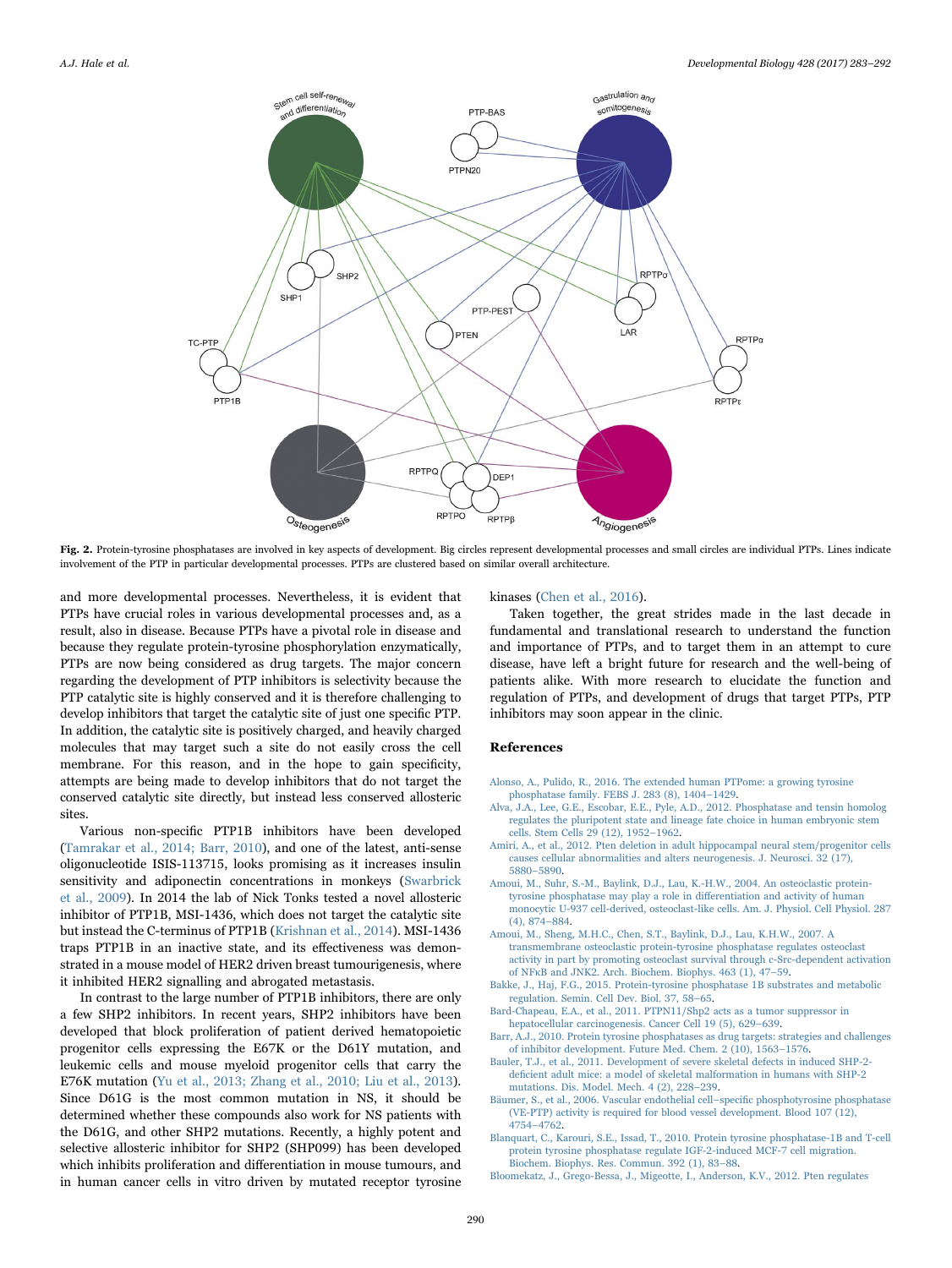collective cell migration during specifi[cation of the anterior-posterior axis of the](http://refhub.elsevier.com/S0012-1606(17)30024-6/sbref12) [mouse embryo. Dev. Biol. 364 \(2\), 192](http://refhub.elsevier.com/S0012-1606(17)30024-6/sbref12)–201.

<span id="page-8-48"></span>[Blumenthal, G.M., Dennis, P., 2008. PTEN hamartoma tumor syndromes. Eur. J. Hum.](http://refhub.elsevier.com/S0012-1606(17)30024-6/sbref13) [Genet. 16 \(11\), 1289](http://refhub.elsevier.com/S0012-1606(17)30024-6/sbref13)–1300.

- <span id="page-8-17"></span>[Bonetti, M., et al., 2014. Distinct and overlapping functions of ptpn11 genes in zebra](http://refhub.elsevier.com/S0012-1606(17)30024-6/sbref14)fish [development. PLoS One 9 \(4\), e94884.](http://refhub.elsevier.com/S0012-1606(17)30024-6/sbref14)
- <span id="page-8-6"></span>[Bourdeau, A., Trop, S., Doody, K.M., Dumont, D.J., Tremblay, M.L., 2013. Inhibition of T](http://refhub.elsevier.com/S0012-1606(17)30024-6/sbref15) [cell protein tyrosine phosphatase enhances interleukin-18-dependent hematopoietic](http://refhub.elsevier.com/S0012-1606(17)30024-6/sbref15) [stem cell expansion. Stem Cells 31 \(2\), 293](http://refhub.elsevier.com/S0012-1606(17)30024-6/sbref15)–304.
- [Broermann, A., et al., 2011. Dissociation of VE-PTP from VE-cadherin is required for](http://refhub.elsevier.com/S0012-1606(17)30024-6/sbref16) [leukocyte extravasation and for VEGF-induced vascular permeability in vivo. J.](http://refhub.elsevier.com/S0012-1606(17)30024-6/sbref16) [Exp. Med. 208 \(12\), 2393](http://refhub.elsevier.com/S0012-1606(17)30024-6/sbref16)–2401.
- <span id="page-8-38"></span>[Brunner, P.M., et al., 2011. Density enhanced phosphatase-1 \(DEP-1\) downregulates](http://refhub.elsevier.com/S0012-1606(17)30024-6/sbref17) [urokinase receptor \(uPAR\) surface expression in con](http://refhub.elsevier.com/S0012-1606(17)30024-6/sbref17)fluent endothelial cells. Blood 1 [\(15\), 4154](http://refhub.elsevier.com/S0012-1606(17)30024-6/sbref17)–4161.
- <span id="page-8-15"></span>[Buszard, B.J., et al., 2013. The nucleus- and endoplasmic reticulum-targeted forms of](http://refhub.elsevier.com/S0012-1606(17)30024-6/sbref18) [protein tyrosine phosphatase 61F regulate Drosophila growth, life span, and](http://refhub.elsevier.com/S0012-1606(17)30024-6/sbref18) [fecundity. Mol. Cell Biol. 33 \(7\), 1345](http://refhub.elsevier.com/S0012-1606(17)30024-6/sbref18)–1356.
- <span id="page-8-31"></span>[Carmeliet, P., Jain, R.K., 2011. Molecular mechanisms and clinical applications of](http://refhub.elsevier.com/S0012-1606(17)30024-6/sbref19) [angiogenesis. Nature 473 \(7347\), 298](http://refhub.elsevier.com/S0012-1606(17)30024-6/sbref19)–307.
- [Cerosaletti, K., Buckner, J.H., 2012. Protein tyrosine phosphatases and type 1 diabetes:](http://refhub.elsevier.com/S0012-1606(17)30024-6/sbref20) [genetic and functional implications of PTPN2 and PTPN22. Rev. Diabet. Stud. 9 \(4\),](http://refhub.elsevier.com/S0012-1606(17)30024-6/sbref20) 188–[200](http://refhub.elsevier.com/S0012-1606(17)30024-6/sbref20).
- <span id="page-8-46"></span>[Chagnon, M.J., et al., 2006. Altered glucose homeostasis in mice lacking the receptor](http://refhub.elsevier.com/S0012-1606(17)30024-6/sbref21) [protein tyrosine phosphatase sigma. Can. J. Physiol. Pharmacol. 84 \(7\), 755](http://refhub.elsevier.com/S0012-1606(17)30024-6/sbref21)–763.
- <span id="page-8-5"></span>[Chan, G., et al., 2009. Leukemogenic Ptpn11 causes fatal myeloproliferative disorder via](http://refhub.elsevier.com/S0012-1606(17)30024-6/sbref22) cell-autonomous eff[ects on multiple stages of hematopoiesis. Blood 113 \(18\),](http://refhub.elsevier.com/S0012-1606(17)30024-6/sbref22) 4414–[4424](http://refhub.elsevier.com/S0012-1606(17)30024-6/sbref22).
- <span id="page-8-4"></span>[Chan, G., et al., 2011. Essential role for Ptpn11 in survival of hematopoietic stem and](http://refhub.elsevier.com/S0012-1606(17)30024-6/sbref23) [progenitor cells. Blood 117 \(16\), 4253](http://refhub.elsevier.com/S0012-1606(17)30024-6/sbref23)–4261.
- <span id="page-8-1"></span>[Chan, R.J., Johnson, S.A., Li, Y., Yoder, M.C., Feng, G.S., 2003. A de](http://refhub.elsevier.com/S0012-1606(17)30024-6/sbref24)finitive role of Shp-2 [tyrosine phosphatase in mediating embryonic stem cell di](http://refhub.elsevier.com/S0012-1606(17)30024-6/sbref24)fferentiation and [hematopoiesis. Blood 102 \(6\), 2074](http://refhub.elsevier.com/S0012-1606(17)30024-6/sbref24)–2080.

[Chellaiah, M.A., Schaller, M.D., 2009. Activation of Src kinase by protein-tyrosine](http://refhub.elsevier.com/S0012-1606(17)30024-6/sbref25) [phosphatase-PEST in osteoclasts: comparative analysis of the e](http://refhub.elsevier.com/S0012-1606(17)30024-6/sbref25)ffects of [bisphosphonate and protein-tyrosine phosphatase inhibitor on Src activation in](http://refhub.elsevier.com/S0012-1606(17)30024-6/sbref25) [vitro. J. Cell Physiol. 220 \(2\), 382](http://refhub.elsevier.com/S0012-1606(17)30024-6/sbref25)–393.

<span id="page-8-25"></span>[Chellaiah, M.A., Kuppuswamy, D., Lasky, L., Linder, S., 2007. Phosphorylation of a](http://refhub.elsevier.com/S0012-1606(17)30024-6/sbref26) [Wiscott-Aldrich syndrome protein-associated signal complex is critical in osteoclast](http://refhub.elsevier.com/S0012-1606(17)30024-6/sbref26) [bone resorption. J. Biol. Chem. 282 \(13\), 10104](http://refhub.elsevier.com/S0012-1606(17)30024-6/sbref26)–10116.

- <span id="page-8-52"></span>[Chen, Y.-N.P., et al., 2016. Allosteric inhibition of SHP2 phosphatase inhibits cancers](http://refhub.elsevier.com/S0012-1606(17)30024-6/sbref27) [driven by receptor tyrosine kinases. Nature 535 \(7610\), 148](http://refhub.elsevier.com/S0012-1606(17)30024-6/sbref27)–152.
- [Chiusaroli, R., et al., 2004. Tyrosine phosphatase epsilon Is a positive regulator of](http://refhub.elsevier.com/S0012-1606(17)30024-6/sbref28) [osteoclast function in vitro and in vivo. Mol. Biol. Cell 15, 234](http://refhub.elsevier.com/S0012-1606(17)30024-6/sbref28)–244.
- <span id="page-8-49"></span>Choorapoikayil, [S., Kuiper, R.V., de Bruin, A., den Hertog, J., 2012. Haploinsu](http://refhub.elsevier.com/S0012-1606(17)30024-6/sbref29)fficiency of [the genes encoding the tumor suppressor Pten predisposes zebra](http://refhub.elsevier.com/S0012-1606(17)30024-6/sbref29)fish to [hemangiosarcoma. Dis. Model. Mech. 5, 241](http://refhub.elsevier.com/S0012-1606(17)30024-6/sbref29)–247.
- <span id="page-8-33"></span>[Choorapoikayil, S., Weijts, B., Kers, R., de Bruin, A., den Hertog, J., 2013. Loss of Pten](http://refhub.elsevier.com/S0012-1606(17)30024-6/sbref30) [promotes angiogenesis and enhanced vegfaa expression in zebra](http://refhub.elsevier.com/S0012-1606(17)30024-6/sbref30)fish. Dis. Model. [Mech. 6 \(5\), 1159](http://refhub.elsevier.com/S0012-1606(17)30024-6/sbref30)–1166.
- <span id="page-8-13"></span>[Cristofano, A.D., Pesce, B., Cordon-Cardo, C., Pandol](http://refhub.elsevier.com/S0012-1606(17)30024-6/sbref31)fi, P.P., 1998. Pten is essential for [embryonic development and tumour suppression. Nat. Genet. 19 \(4\), 348](http://refhub.elsevier.com/S0012-1606(17)30024-6/sbref31)–355.
- [Dominguez, M.G., et al., 2007. Vascular endothelial tyrosine phosphatase \(VE-PTP\)-null](http://refhub.elsevier.com/S0012-1606(17)30024-6/sbref32) [mice undergo vasculogenesis but die embryonically because of defects in](http://refhub.elsevier.com/S0012-1606(17)30024-6/sbref32) [angiogenesis. Proc. Natl. Acad. Sci. USA 104 \(9\), 3243](http://refhub.elsevier.com/S0012-1606(17)30024-6/sbref32)–3248.
- <span id="page-8-42"></span>Dong, L., et al., 2016a. Leukaemogenic eff[ects of Ptpn11 activating mutations in the stem](http://refhub.elsevier.com/S0012-1606(17)30024-6/sbref33) [cell microenvironment. Nature 539 \(7628\), 304](http://refhub.elsevier.com/S0012-1606(17)30024-6/sbref33)–308.
- <span id="page-8-40"></span>[Du, Y., Grandis, J.R., 2015. Receptor-type protein tyrosine phosphatases in cancer. Chin.](http://refhub.elsevier.com/S0012-1606(17)30024-6/sbref34) [J. Cancer 34 \(2\), 61](http://refhub.elsevier.com/S0012-1606(17)30024-6/sbref34)–69.
- <span id="page-8-43"></span>[Elchebly, M., et al., 1999. Increased insulin sensitivity and obesity resistance in mice](http://refhub.elsevier.com/S0012-1606(17)30024-6/sbref35) [lacking the protein tyrosine phosphatase-1B gene. Science 283 \(5407\), 1544](http://refhub.elsevier.com/S0012-1606(17)30024-6/sbref35)–1548.
- <span id="page-8-26"></span>[Eleniste, P.P., Du, L., Shivanna, M., Bruzzaniti, A., 2012. Dynamin and PTP-PEST](http://refhub.elsevier.com/S0012-1606(17)30024-6/sbref36) [cooperatively regulate Pyk2 dephosphorylation in osteoclasts. Int. J. Biochem. Cell](http://refhub.elsevier.com/S0012-1606(17)30024-6/sbref36) [Biol. 44 \(5\), 790](http://refhub.elsevier.com/S0012-1606(17)30024-6/sbref36)–800.
- <span id="page-8-27"></span>[Eleniste, P.P., Huang, S., Wayakanon, K., Largura, H.W., Bruzzaniti, A., 2014. Osteoblast](http://refhub.elsevier.com/S0012-1606(17)30024-6/sbref37) diff[erentiation and migration are regulated by dynamin GTPase activity. Int. J.](http://refhub.elsevier.com/S0012-1606(17)30024-6/sbref37) [Biochem. Cell Biol. 46 \(1\), 9](http://refhub.elsevier.com/S0012-1606(17)30024-6/sbref37)–18.
- <span id="page-8-22"></span>Elson, A., Leder, P., 1995. Identifi[cation of a cytoplasmic, phorbol ester-inducible](http://refhub.elsevier.com/S0012-1606(17)30024-6/sbref38) [isoform of protein tyrosine phosphatase epsilon. Proc. Natl. Acad. Sci. USA 92 \(26\),](http://refhub.elsevier.com/S0012-1606(17)30024-6/sbref38) 12235–[12239.](http://refhub.elsevier.com/S0012-1606(17)30024-6/sbref38)
- <span id="page-8-30"></span>[Esser, S., Lampugnani, M.G., Corada, M., Dejana, E., Risau, W., 1998. Vascular](http://refhub.elsevier.com/S0012-1606(17)30024-6/sbref39) [endothelial growth factor induces VE-cadherin tyrosine phosphorylation in](http://refhub.elsevier.com/S0012-1606(17)30024-6/sbref39) [endothelial cells. J. Cell Sci. 111 \(13\), 1853](http://refhub.elsevier.com/S0012-1606(17)30024-6/sbref39)–1865.
- <span id="page-8-34"></span>[Fang, J., Ding, M., Yang, L., Liu, L.-Z., Jiang, B.-H., 2007. PI3K/PTEN/AKT signaling](http://refhub.elsevier.com/S0012-1606(17)30024-6/sbref40) [regulates prostate tumor angiogenesis. Cell Signal. 19 \(12\), 2487](http://refhub.elsevier.com/S0012-1606(17)30024-6/sbref40)–2497.
- <span id="page-8-14"></span>[Faucherre, A., Taylor, G.S., Overvoorde, J., Dixon, J.E., den Hertog, J., 2008. Zebra](http://refhub.elsevier.com/S0012-1606(17)30024-6/sbref41)fish [pten genes have overlapping and non-redundant functions in tumorigenesis and](http://refhub.elsevier.com/S0012-1606(17)30024-6/sbref41) [embryonic development. Oncogene 27 \(8\), 1079](http://refhub.elsevier.com/S0012-1606(17)30024-6/sbref41)–1086.
- <span id="page-8-23"></span>[Finkelshtein, E., et al., 2014. Protein tyrosine phosphatases epsilon and alpha perform](http://refhub.elsevier.com/S0012-1606(17)30024-6/sbref42) [nonredundant roles in osteoclasts. Mol. Biol. Cell 25 \(11\), 1808](http://refhub.elsevier.com/S0012-1606(17)30024-6/sbref42)–1818.
- <span id="page-8-37"></span>[Fournier, P., Dussault, S., Fusco, A., Rivard, A., Royal, I., 2016. Tyrosine phosphatase](http://refhub.elsevier.com/S0012-1606(17)30024-6/sbref43) [PTPRJ/DEP-1 is an essential promoter of vascular permeability, angiogenesis, and](http://refhub.elsevier.com/S0012-1606(17)30024-6/sbref43) [tumor progression. Cancer Res. 76 \(17\), 5080](http://refhub.elsevier.com/S0012-1606(17)30024-6/sbref43)–5091.
- <span id="page-8-47"></span>Franke, [A., et al., 2010. Genome-wide meta-analysis increases to 71 the number of](http://refhub.elsevier.com/S0012-1606(17)30024-6/sbref44) confi[rmed Crohn's disease susceptibility loci. Nat. Genet. 42 \(12\), 1118](http://refhub.elsevier.com/S0012-1606(17)30024-6/sbref44)–1125.

<span id="page-8-20"></span>[Fratzl, P., Weinkamer, R., 2007. Nature's hierarchical materials. Prog. Mater. Sci. 52 \(8\),](http://refhub.elsevier.com/S0012-1606(17)30024-6/sbref45)

1263–[1334](http://refhub.elsevier.com/S0012-1606(17)30024-6/sbref45).

- <span id="page-8-36"></span>[Frye, M., et al., 2015. Interfering with VE-PTP stabilizes endothelial junctions in vivo via](http://refhub.elsevier.com/S0012-1606(17)30024-6/sbref46) [Tie-2 in the absence of VE-cadherin. J. Exp. Med. 214 \(2\), 1](http://refhub.elsevier.com/S0012-1606(17)30024-6/sbref46)–21.
- <span id="page-8-16"></span>[Galic, S., et al., 2005. Coordinated regulation of insulin signaling by the protein tyrosine](http://refhub.elsevier.com/S0012-1606(17)30024-6/sbref47) [phosphatases PTP1B and TCPTP. Mol. Cell. Biol. 25 \(2\), 819](http://refhub.elsevier.com/S0012-1606(17)30024-6/sbref47)–829.
- [Georgess, D., Machuca-gayet, I., Blangy, A., Jurdic, P., 2014. Podosome organization](http://refhub.elsevier.com/S0012-1606(17)30024-6/sbref48) [drives osteoclast- mediated bone resorption. Cell Adhes. Migr. 8 \(3\), 192](http://refhub.elsevier.com/S0012-1606(17)30024-6/sbref48)–204.
- [Glas, J., et al., 2012. PTPN2 gene variants are associated with susceptibility to both](http://refhub.elsevier.com/S0012-1606(17)30024-6/sbref49) [Crohn's disease and ulcerative colitis supporting a common genetic disease](http://refhub.elsevier.com/S0012-1606(17)30024-6/sbref49) [background. PLoS One 7 \(3\), e33682](http://refhub.elsevier.com/S0012-1606(17)30024-6/sbref49).
- <span id="page-8-44"></span>[González-Rodríguez, Á., et al., 2010. Inhibition of PTP1B restores IRS1-mediated hepatic](http://refhub.elsevier.com/S0012-1606(17)30024-6/sbref50) insulin signaling in IRS2-defi[cient mice. Diabetes 59 \(3\), 588](http://refhub.elsevier.com/S0012-1606(17)30024-6/sbref50)–599.
- <span id="page-8-24"></span>[Granot-Attas, S., Luxenburg, C., Finkelshtein, E., Elson, A., 2009. Protein tyrosine](http://refhub.elsevier.com/S0012-1606(17)30024-6/sbref51) [phosphatase epsilon regulates integrin-mediated podosome stability in osteoclasts by](http://refhub.elsevier.com/S0012-1606(17)30024-6/sbref51) [activating Src. Mol. Biol. Cell 20 \(20\), 4324](http://refhub.elsevier.com/S0012-1606(17)30024-6/sbref51)–4334.
- <span id="page-8-18"></span>[Harrington, R.J., Gutch, M.J., Hengartner, M.O., Tonks, N.K., Chisholm, A.D., 2002. The](http://refhub.elsevier.com/S0012-1606(17)30024-6/sbref52) [C. elegans LAR-like receptor tyrosine phosphatase PTP-3 and the VAB-1 Eph](http://refhub.elsevier.com/S0012-1606(17)30024-6/sbref52) [receptor tyrosine kinase have partly redundant functions in morphogenesis.](http://refhub.elsevier.com/S0012-1606(17)30024-6/sbref52) [Development 129 \(9\), 2141](http://refhub.elsevier.com/S0012-1606(17)30024-6/sbref52)–2153.
- <span id="page-8-19"></span>[Hartin, S.N., Hudson, M.L., Yingling, C., Ackley, B.D., 2015. A synthetic lethal screen](http://refhub.elsevier.com/S0012-1606(17)30024-6/sbref53) identifi[es a role for lin-44/Wnt in C. elegans embryogenesis. PLoS One 10 \(5\),](http://refhub.elsevier.com/S0012-1606(17)30024-6/sbref53) [e0121397.](http://refhub.elsevier.com/S0012-1606(17)30024-6/sbref53)
- <span id="page-8-2"></span>[He, Z., et al., 2013. Nonreceptor tyrosine phosphatase Shp2 promotes adipogenesis](http://refhub.elsevier.com/S0012-1606(17)30024-6/sbref54) [through inhibition of p38 MAP kinase. Proc. Natl. Acad. Sci. USA 110 \(1\), 79](http://refhub.elsevier.com/S0012-1606(17)30024-6/sbref54)-88.
- <span id="page-8-39"></span>[Hendriks WJAJ, et al., 2013. Protein tyrosine phosphatases in health and disease. FEBS](http://refhub.elsevier.com/S0012-1606(17)30024-6/sbref55) [J. 280 \(2\), 708](http://refhub.elsevier.com/S0012-1606(17)30024-6/sbref55)–730.
- <span id="page-8-0"></span>[den Hertog, J., Östman, A., Böhmer, F.D., 2008. Protein tyrosine phosphatases:](http://refhub.elsevier.com/S0012-1606(17)30024-6/sbref56) [regulatory mechanisms. FEBS J. 275 \(5\), 831](http://refhub.elsevier.com/S0012-1606(17)30024-6/sbref56)–847.
- <span id="page-8-50"></span>[Hollander, M.C., Blumenthal, G.M., Dennis, P., 2011. PTEN loss in the continuum of](http://refhub.elsevier.com/S0012-1606(17)30024-6/sbref57) [common cancers, rare syndromes and mouse models. Nat. Rev. Cancer 11 \(4\),](http://refhub.elsevier.com/S0012-1606(17)30024-6/sbref57) 289–[301](http://refhub.elsevier.com/S0012-1606(17)30024-6/sbref57).
- [Huang, Y.-S., et al., 2012. Involvement of SHP2 in focal adhesion, migration and](http://refhub.elsevier.com/S0012-1606(17)30024-6/sbref58) diff[erentiation of neural stem cells. Brain Dev. 34 \(8\), 674](http://refhub.elsevier.com/S0012-1606(17)30024-6/sbref58)–684.
- <span id="page-8-11"></span>[Jiang, M., et al., 2016. SHP1 regulates bone mass by directing mesenchymal stem cell](http://refhub.elsevier.com/S0012-1606(17)30024-6/sbref59) diff[erentiation. Cell Rep. 16 \(3\), 769](http://refhub.elsevier.com/S0012-1606(17)30024-6/sbref59)-780.
- <span id="page-8-10"></span>[Jung, H., et al., 2009. Involvement of PTP-RQ in di](http://refhub.elsevier.com/S0012-1606(17)30024-6/sbref60)fferentiation during adipogenesis of [human mesenchymal stem cells. Biochem. Biophys. Res. Commun. 383 \(2\),](http://refhub.elsevier.com/S0012-1606(17)30024-6/sbref60) 252–[257](http://refhub.elsevier.com/S0012-1606(17)30024-6/sbref60).
- <span id="page-8-7"></span>[Ke, Y., et al., 2007. Deletion of Shp2 in the brain leads to defective proliferation and](http://refhub.elsevier.com/S0012-1606(17)30024-6/sbref61) differentiation [in neural stem cells and early postnatal lethality. Mol. Cell Biol. 27](http://refhub.elsevier.com/S0012-1606(17)30024-6/sbref61) [\(19\), 6706](http://refhub.elsevier.com/S0012-1606(17)30024-6/sbref61)–6717.
- <span id="page-8-12"></span>[Kiecker, C., Bates, T., Bell, E., 2016. Molecular speci](http://refhub.elsevier.com/S0012-1606(17)30024-6/sbref62)fication of germ layers in vertebrate [embryos. Cell Mol. Life Sci. 73 \(5\), 923](http://refhub.elsevier.com/S0012-1606(17)30024-6/sbref62)–947.
- <span id="page-8-9"></span>[Kim, W.-K., et al., 2009. Regulation of adipogenic di](http://refhub.elsevier.com/S0012-1606(17)30024-6/sbref63)fferentiation by LAR tyrosine [phosphatase in human mesenchymal stem cells and 3T3-L1 preadipocytes. J. Cell](http://refhub.elsevier.com/S0012-1606(17)30024-6/sbref63) [Sci. 122 \(22\), 4160](http://refhub.elsevier.com/S0012-1606(17)30024-6/sbref63)–4167.
- <span id="page-8-8"></span>[Kirkham, D.L., et al., 2006. Neural stem cells from protein tyrosine phosphatase sigma](http://refhub.elsevier.com/S0012-1606(17)30024-6/sbref64) [knockout mice generate an altered neuronal phenotype in culture. BMC Neurosci. 7,](http://refhub.elsevier.com/S0012-1606(17)30024-6/sbref64) [50.](http://refhub.elsevier.com/S0012-1606(17)30024-6/sbref64)
- <span id="page-8-51"></span>[Krishnan, N., et al., 2014. Targeting the disordered C-terminus of PTP1B with an](http://refhub.elsevier.com/S0012-1606(17)30024-6/sbref65) [allosteric inhibitor. Nat. Chem. Biol. 10 \(7\), 558](http://refhub.elsevier.com/S0012-1606(17)30024-6/sbref65)–566.
- <span id="page-8-32"></span>[Lanahan, A.A., et al., 2014. PTP1B is a physiologic regulator of vascular endothelial](http://refhub.elsevier.com/S0012-1606(17)30024-6/sbref66) [growth factor signaling in endothelial cells. Circulation 130 \(11\), 902](http://refhub.elsevier.com/S0012-1606(17)30024-6/sbref66)–909.
- <span id="page-8-45"></span>[Långberg, E.-C., Gu, H.F., Nordman, S., Efendic, S., Ostenson, C.-G., 2007. Genetic](http://refhub.elsevier.com/S0012-1606(17)30024-6/sbref67) [variation in receptor protein tyrosine phosphatase sigma is associated with type 2](http://refhub.elsevier.com/S0012-1606(17)30024-6/sbref67) [diabetes in Swedish Caucasians. Eur. J. Endocrinol. 157 \(4\), 459](http://refhub.elsevier.com/S0012-1606(17)30024-6/sbref67)–464.
- <span id="page-8-28"></span>[Lau, K.H.W., et al., 2006. An osteoclastic protein-tyrosine phosphatase is a potential](http://refhub.elsevier.com/S0012-1606(17)30024-6/sbref68) [positive regulator of the c-Src protein-tyrosine kinase activity: a mediator of](http://refhub.elsevier.com/S0012-1606(17)30024-6/sbref68) [osteoclast activity. J. Cell Biochem. 97 \(5\), 940](http://refhub.elsevier.com/S0012-1606(17)30024-6/sbref68)–955.
- <span id="page-8-29"></span>Lau, K.H.W., Amoui, M., Stiff[el, V., Chen, S.T., Sheng, M.H.C., 2015. An osteoclastic](http://refhub.elsevier.com/S0012-1606(17)30024-6/sbref69) [transmembrane protein-tyrosine phosphatase enhances osteoclast activity in part by](http://refhub.elsevier.com/S0012-1606(17)30024-6/sbref69) [dephosphorylating EphA4 in osteoclasts. J. Cell Biochem. 116 \(8\), 1785](http://refhub.elsevier.com/S0012-1606(17)30024-6/sbref69)–1796.
- [Levy-Apter, E., et al., 2014. Adaptor protein GRB2 promotes Src tyrosine kinase](http://refhub.elsevier.com/S0012-1606(17)30024-6/sbref70) [activation and podosomal organization by protein-tyrosine phosphatase](http://refhub.elsevier.com/S0012-1606(17)30024-6/sbref70) ε in [osteoclasts. J. Biol. Chem. 289 \(52\), 36048](http://refhub.elsevier.com/S0012-1606(17)30024-6/sbref70)–36058.
- [Li, L., et al., 2012. A critical role for SHP2 in STAT5 activation and growth factor](http://refhub.elsevier.com/S0012-1606(17)30024-6/sbref71) [mediated proliferation, survival, and di](http://refhub.elsevier.com/S0012-1606(17)30024-6/sbref71)fferentiation of human CD34 ϩ cells. Blood [118 \(6\), 1504](http://refhub.elsevier.com/S0012-1606(17)30024-6/sbref71)–1515.

Liu, W., et al., 2013. Identifi[cation of cryptotanshinone as an inhibitor of oncogenic](http://refhub.elsevier.com/S0012-1606(17)30024-6/sbref72) [protein tyrosine phosphatase SHP2 \(PTPN11\). J. Med. Chem. 56 \(18\), 7212](http://refhub.elsevier.com/S0012-1606(17)30024-6/sbref72)–7221.

- <span id="page-8-41"></span>[Loh, M.L., et al., 2003. Somatic mutations in PTPN11 implicate the protein tyrosine](http://refhub.elsevier.com/S0012-1606(17)30024-6/sbref73)
- [phosphatase SHP-2 in leukemogenesis. Blood 103 \(6\), 2325](http://refhub.elsevier.com/S0012-1606(17)30024-6/sbref73)–2332. [Lv, J.W., Cheng, T.L., Qiu, Z.L., Zhou, W.H., 2013. Role of the PTEN signaling pathway](http://refhub.elsevier.com/S0012-1606(17)30024-6/sbref74)
- [in autism spectrum disorder. Neurosci. Bull. 29 \(6\), 773](http://refhub.elsevier.com/S0012-1606(17)30024-6/sbref74)–778. [Ma, J., et al., 2009. PTEN regulate angiogenesis through PI3K/Akt/VEGF signaling](http://refhub.elsevier.com/S0012-1606(17)30024-6/sbref75) [pathway in human pancreatic cancer cells. Mol. Cell Biochem. 331 \(1](http://refhub.elsevier.com/S0012-1606(17)30024-6/sbref75)–2), 161–171.
- Marcil, V., et al., 2013. Association between the PTPN2 gene and Crohn's dise [dissection of potential causal variants. In](http://refhub.elsevier.com/S0012-1606(17)30024-6/sbref76)flamm. Bowel Dis. 19 (6), 1149–1155.
- <span id="page-8-21"></span>Marzia, [M., et al., 2000. Decreased c-Src expression enhances osteoblast di](http://refhub.elsevier.com/S0012-1606(17)30024-6/sbref77)fferentiation [and bone formation. J. Cell Biol. 151 \(2\), 311](http://refhub.elsevier.com/S0012-1606(17)30024-6/sbref77)–320.
- <span id="page-8-3"></span>Matulka, K., et al., 2013. PTP1B is an eff[ector of activin signaling and regulates neural](http://refhub.elsevier.com/S0012-1606(17)30024-6/sbref78) specifi[cation of embryonic stem cells. Cell Stem Cell 13 \(6\), 706](http://refhub.elsevier.com/S0012-1606(17)30024-6/sbref78)–719.
- [McCole, D.F., 2012. Regulation of epithelial barrier function by the in](http://refhub.elsevier.com/S0012-1606(17)30024-6/sbref79)flammatory bowel [disease candidate gene, PTPN2. Ann. N. Y. Acad. Sci. 1257 \(1\), 108](http://refhub.elsevier.com/S0012-1606(17)30024-6/sbref79)–114.
- <span id="page-8-35"></span>[Mellberg, S., et al., 2009. Transcriptional pro](http://refhub.elsevier.com/S0012-1606(17)30024-6/sbref80)filing reveals a critical role for tyrosine [phosphatase VE-PTP in regulation of VEGFR2 activity and endothelial cell](http://refhub.elsevier.com/S0012-1606(17)30024-6/sbref80)